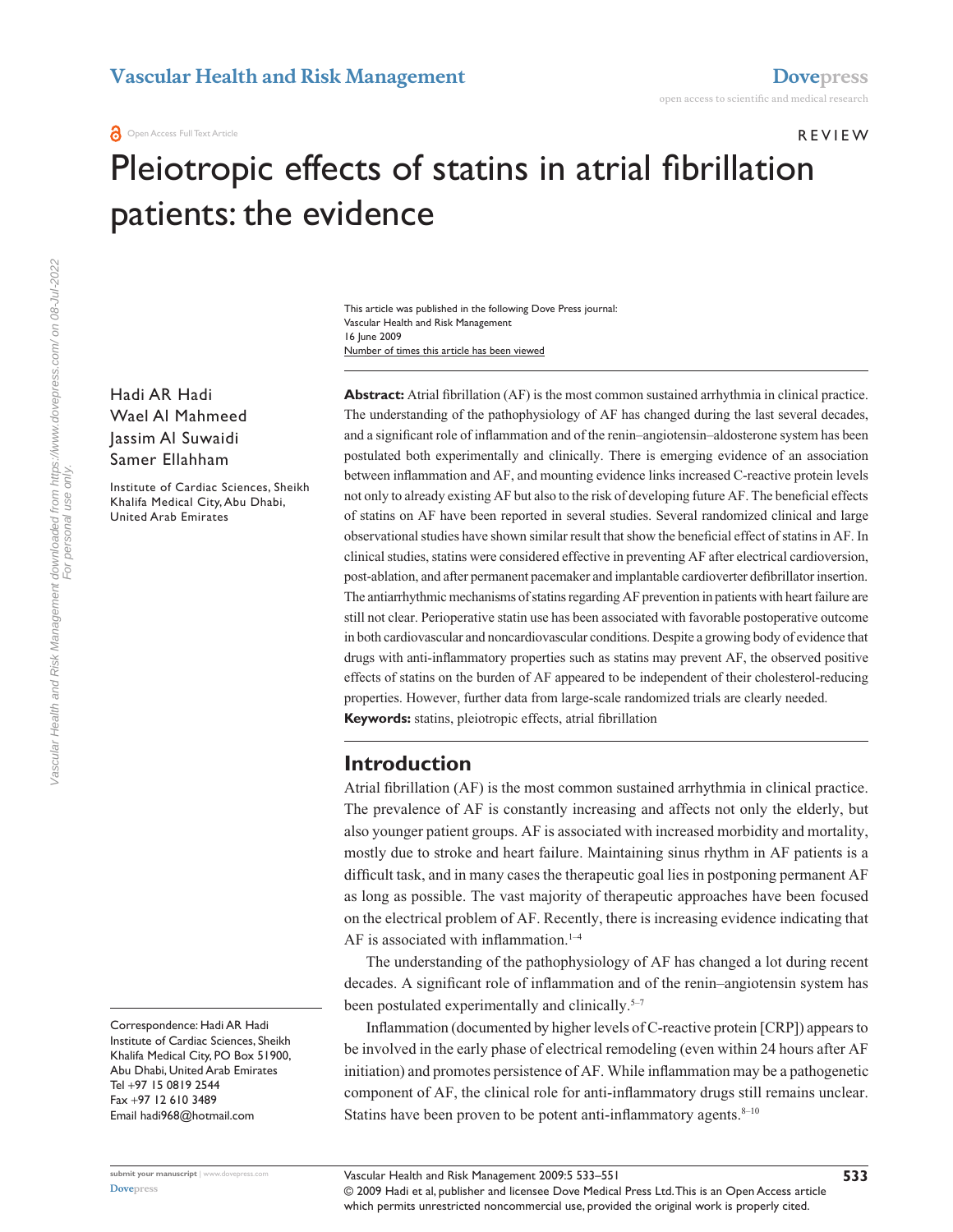In clinical studies, statins were considered effective in preventing AF after electrical cardioversion, after cardiac surgery, in patients with coronary artery disease (CAD), and in patients with left ventricular dysfunction. It would thus seem intuitive to suppose that if AF is indeed linked to inflammation, then statins would offer a potentially preventative role in AF. Therefore statin therapy may provide an effective treatment strategy for AF because of its potent anti-inflammatory and antioxidant properties.<sup>11-13</sup>

A systematic search in PubMed was done using the keywords 'atrial fibrillation', 'statins', and 'inflammation'. All the recent studies and meta-analysis in English and the abstract of non-English papers were collected, analyzed, and summarized in this review in our attempt to reach a conclusion on the role of inflammation and statins in AF.

#### **Atrial fibrillation at the cellular level**

The structural changes of the atria that define structural remodeling in AF include left atrial dilatation and increasing atrial fibrosis occurs in parallel with the changes of electrical remodelling. Key to this fibrotic process is the deposition of increased amounts of connective tissue between individual cells and with the deposition of large amounts of collagen and fibronectin. This leads to separation of myocytes from one another and subsequent impairment of atrial conduction at the cellular level. All the above culminates in alterations in the biophysical properties of atrial tissue, allowing the initiation and perpetuation of AF.14–18

Results of atrial biopsies taken from patients in AF compared with controls have demonstrated evidence of inflammatory infiltrates and oxidative damage within the atrial tissue. In one study, abnormal atrial histology was uniformly found in multiple biopsy specimens of 12 patients with lone AF, compared with normal histology in all of the controls, with 66% of the AF group showing evidence of occult myocarditis. This strongly support the view that inflammation acts as an initiator rather than as a result of AF.<sup>19</sup>

Recently, activation of the local renin–angiotensin system and mitogen-activated protein kinase pathways in atrial myocardium has been found to play an important role in atrial structural remodeling related to AF. Another important mediator of the angiotensin II (Ang II) effect is the Janus kinase/signal transducers and activators of transcription (STAT) pathway, which has never been characterized in the atrium. In cultured atrial myocytes and fibroblasts, Ang II induced tyrosine phosphorylation of STAT3 through a Rac1-dependent mechanism, which was inhibited by dominant-negative Rac1, losartan, and simvastatin. In atrial

myocytes, activation of STAT3 by Rac1 was mediated by direct association of Rac1 with STAT3; however, in atrial fibroblasts, it was mediated by an indirect paracrine effect. Constitutively active STAT3 increased protein synthesis, and dominant-negative STAT3 abrogated Ang II-induced protein synthesis in atrial myocytes and fibroblasts. Rats infused long term with Ang II exhibited higher levels of activated Rac1, phospho-STAT3, collagen synthesis, and atrial fibrosis in the atria, all of which were attenuated by oral losartan and simvastatin. In human atrial tissues from patients with AF, Ang II and phospho-STAT3 levels were also elevated. The Ang II/Rac1/STAT3 pathway is an important signaling pathway in the atrial myocardium to mediate atrial structural remodeling, and losartan and statin may be able to reverse Ang II-induced atrial structural remodeling in AF.<sup>20</sup>

Chronic AF acutely upregulates CD40 expression as well as platelet adhesion to the endocardium. Simvastatin is effective in modulating this expression, thus it may potentially contribute to reduction of the risk of intra-atrial thrombus formation. This issue has been explored in experiments on right atrial segments obtained before the onset of cardiopulmonary bypass, in either presence or absence of 5 µM simvastatin. AF was associated with a significant increase of endocardial CD40 expression (293.1  $\pm$  55.1 pg/ml vs.  $230.9 \pm 53.3$  pg/ml; p < 0.01), and platelet–endocardial adhesion compared with sinus rhythm atria (10.8  $\pm$  2.2 vs.  $5.2 \pm 1.3$  platelet CD41 AU; p < 0.01). At immunofluorescence, about 62% of fibrillating endocardium was covered by platelets, compared with 12% of sinus rhythm atria. Addition of simvastatin significantly reduced CD40 expression as well as platelet adhesion to fibrillating atria. Its efficacy was not reversed by the addition of mevalonic acid.21

AF has been associated with myocardial oxidative stress, and antioxidant agents have demonstrated antiarrhythmic benefit in humans (Figure 1). Serum markers of oxidative stress and inflammation were compared in a cross-sectional, case-control design study<sup>22</sup> of 40 male individuals, with or without persistent or permanent AF, who were matched for age, sex, diabetes, and smoking status, known confounding variables for the measurement of oxidative stress. (used derivatives of reactive oxidative metabolites [DROMs] and ratios of oxidized to reduced glutathione [E(h) GSH] and cysteine [E(h) CySH] to quantify oxidative stress). Inflammatory markers, including high-sensitivity CRP (hs-CRP), interleukins-1β (IL-1β) and -6, and tumor necrosis factor-α (TNF- $\alpha$ ) were also measured. Univariate, conditional logistical regression analysis showed that oxidative stress but not inflammatory markers were statistically associated with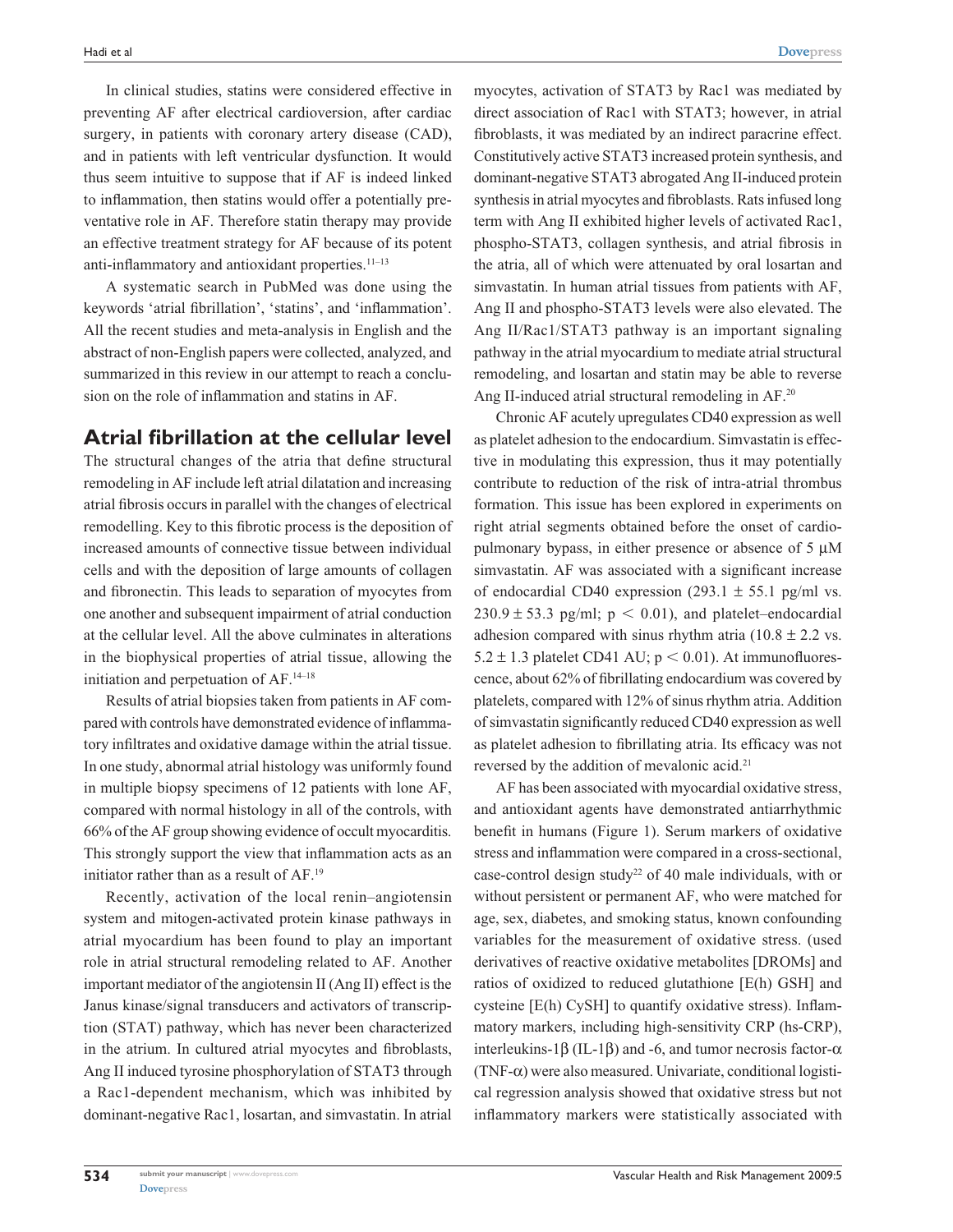| Pleiotropic effect of statins          | $\leftrightarrow$ | Atrial fibrillation at cellular level        |
|----------------------------------------|-------------------|----------------------------------------------|
|                                        |                   |                                              |
| Increased nitric oxide bioavailability | $\leftrightarrow$ | Activation of local renin-angiotensin system |
| Improve sympathetic-vagal balance      | $\leftrightarrow$ | Abnormal vagal tone                          |
| Improve endothelial dysfunction        | $\leftrightarrow$ | Upregulates CD40 expression                  |
| Inhibit inflammatory responses         | $\leftrightarrow$ | Inflammatory infiltrates                     |
| Antioxidant properties                 | $\leftrightarrow$ | Increase oxidative damage                    |
| Antithrombotic properties              | $\leftrightarrow$ | Upregulates platelet adhesion                |
| Antifibrotic effects                   | $\leftrightarrow$ | Increasing atrial fibrosis                   |

**Figure 1** Atrial fibrillation and pleiotropic effect of statins.

AF ( $p < 0.05$ ). The increase in the odds ratio (OR) for AF for E(h) GSH, E(h) CySH, and DROMs were 6.1 (95% confidence intervals [CI],  $1.3-28.3$ ;  $p = 0.02$ ),  $13.6$  (95% CI: 2.5–74.1;  $p = 0.01$ ), and 15.9 (95% CI: 1.7–153.9;  $p = 0.02$ ), respectively. There was a stronger correlation between E (h) GSH and  $E(h)$  CySH ( $r = 0.66$ ) than between  $E(h)$  GSH and DROMs  $(r = 0.41)$ . In multivariate analysis corrected for statins and other AF risk factors this association of AF and oxidative stress remained significant.

# **Atrial fibrillation and inflammation**

Historical evidence to support an association between AF and inflammation can be extracted from the frequent association of AF with inflammatory conditions of the heart, such as myocarditis and pericarditis.<sup>23,24</sup>

Bruins and colleagues<sup>25</sup> were the first to propose the inflammation–AF hypothesis, following their observations of an increased frequency of AF after coronary artery bypass surgery. They noted that the peak incidence of AF occurred on the second and third postoperative days, which coincided with the peak elevation of CRP levels. In an interesting study by Maixent and colleagues,<sup>26</sup> the authors demonstrated the presence of circulating autoantibodies against myosin heavy chain in a significant percentage of patients with idiopathic paroxysmal AF, which raises the possibility of an inflammatory autoimmune process in some patients with paroxysmal AF.

CRP, a biomarker of inflammation, has been reported to be elevated in some patients with AF. Statins may prevent AF through anti-inflammatory and/or antioxidant effects.<sup>2,3,27-31</sup> The precise mechanism for the increased circulating hs-CRP in AF is uncertain, but might reflect active participation of CRP in the local inflammatory response within the atrial myocardium. In patients with AF, CRP may localize in atrial tissue, possibly binding to the membranes of myocardial cells in inflamed tissues and activating complement, leading to tissue damage.32,33 Levels of hs-CRP have been noted to be higher among patients with AF compared with controls in sinus rhythm.<sup>3,27,34–39</sup> Also, persistent AF patients have higher hs-CRP levels than paroxysmal AF patients, and both have higher levels than controls.<sup>27</sup> In one study, the combination of microalbuminuria and an elevated hs-CRP increased the risk of subsequent AF development by up to four-fold.40 Furthermore, a longer duration of AF is associated with higher hs-CRP levels and larger left atrial dimensions, supporting a link between the burden of AF, inflammation, and structural remodeling.41 In both cross sectional and longitudinal studies, hs-CRP has remained a consistent and significant predictor of early AF relapse after successful cardioversion, even after adjustment for risk factors for AF, such as hypertension and CAD.29,34,36,41,43 hs-CRP has also been shown to be predictive of subsequent future development of new cases of AF among a large cohort of patients in sinus rhythm.<sup>3</sup> Ablation induces an acute inflammatory upregulation reflected by an increase of CRP and fibrinogen levels and of the leukocyte count. The observed inflammatory response is consistent with histopathologic information on ablation-induced inflammatory activation and is supposed to contribute to the phenomenon of early AF recurrence.<sup>44</sup> Although it is not yet known whether inflammation acts as initiator or is just a consequence of AF, there is evidence that CRP-lowering therapies could prevent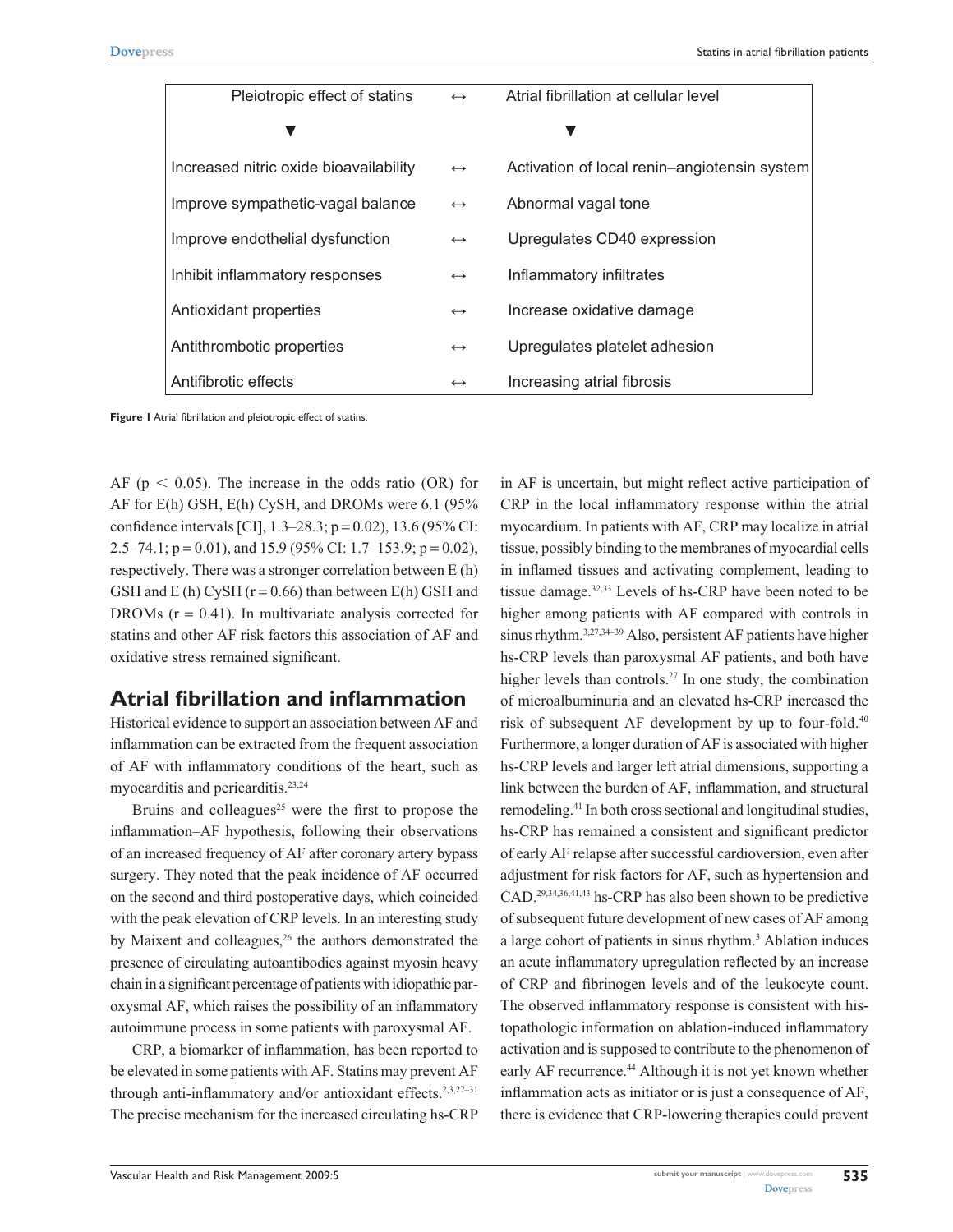AF.34,43 Statins as well as angiotensin-converting enzyme inhibitors (ACE-Is) and angiotensin receptor blockers (ARBs) have the potential to modulate inflammatory pathways<sup>5,6</sup> and could therefore reduce the susceptibility to AF after ablation in general and attenuate the acute inflammatory response in the early post ablation period .

Furthermore, CRP-lowering with atorvastatin appears to be effective in eliminating paroxysmal atrial fibrillation (PAF) during daily life in a significant proportion of patients. In a prospective study<sup>45</sup> on 80 patients with proven PAF, 40 patients were randomized to placebo (placebo group) and 40 to atorvastatin (treatment group). Plasma CRP levels and ambulatory monitoring were repeated after four to six months of therapy. The two groups were comparable with respect to baseline characteristics, number of episodes of PAF, and baseline plasma CRP levels. The treatment group had lower median CRP levels exhibited a highly significant reduction in PAF ( $p < 0.001$ ). Paroxysmal AF was completely resolved in 26 (65%) of 40 patients in the treatment group versus four (10%) of 40 in the placebo group. By logistic regression, treatment with atorvastatin was an independent predictor of PAF resolution.

As another inflammatory marker associated with AF, IL-6 is a pleiotropic cytokine that has diverse physiological roles, including mediation of both pro-inflammatory responses and cyto-protective functions. There have been few studies that have investigated the relationship between IL-6 and AF and shown significant correlation.47

TNF- $\alpha$  is a cytokine that plays a significant role in the initial activation of the immune system. Its release is stimulated by several factors, including IL-1β and bacterial endotoxin. Intra-arterial TNF-α causes an acute local vascular inflammation that is associated with impaired endothelium-dependent relaxation. So far, there has been few studies that have looked into the possible association between TNF- $\alpha$  and AF. These were very small studies and did not adjust for confounding factors; however, they demonstrated increased levels of TNF- $\alpha$  in patients with AF compared with healthy controls in sinus rhythm.<sup>38,41</sup> Going into the details of these studies is beyond the scope of this article.

Finally, a relationship between elevated white blood cell count as a marker of inflammation and the development of AF after cardiac surgery has been shown in 181 consecutive patients undergoing coronary bypass or cardiac valve surgery.48

#### **Pleiotropic effects of statins**

The beneficial effects of statins on AF, beyond cholesterol lowering, have been reported in several studies, including improvement of endothelial dysfunction, increased nitric oxide (NO) bioavailability, antioxidant properties, inhibition of inflammatory responses, stabilization of atherosclerotic plaques, and antithrombotic properties (Figure 1).<sup>13,49-52</sup> Statins are known to lower the levels of acute-phase proteins independently of their effects on cholesterol.8,53,54 Also the antifibrotic effects, modulation of matrix metalloproteinases, interaction with peroxisome receptors that regulate proliferation, and endothelial NO synthase protect atrial myocardium during ischemia. For these reasons, statins may be able to decelerate or even reverse structural remodeling in patients with AF. Additionally, pre-treatment with high-dose atorvastatin prevented electrical remodeling in a pericarditis dog model and high-dose simvastatin attenuated down regulation of calcium channel subunits, preventing shortening of atrial refractoriness, a central element of electrical remodeling in AF. However, this sounds familiar: positive effects on intracellular calcium handling and atrial electrical remodeling have also been reported in animal studies with verapamil, but, in clinical trials this drug was unable to prevent atrial electrical remodeling and recurrence of AF.13,28,49–51,55–60

A recent study by Marín and colleagues<sup>13</sup> found statin use was significantly associated with a decreased incidence of postoperative AF and an increased tissue inhibitor matrix metalloproteinase-1/matrix metalloproteinase-1 ratio in patients undergoing coronary artery bypass grafting (CABG). Recent data have suggested that statins can improve the sympathetic vagal balance in heart failure. One study showed that simvastatin could normalize sympathetic outflow and cardiovascular reflex regulation and restore the sympathovagal balance in rabbits with pacing-induced congestive heart failure (CHF). Furthermore another study demonstrated its beneficial effect on autonomic function in CHF by downregulating central Ang II and superoxide mechanisms. Therefore, the autonomic modulation effects of statins may favorably prevent AF after CABG.<sup>61,62</sup>

More recently the effect of statins on collagen type I degradation and CRP in patients with CAD and AF has been shown in a study of 106 patients with CAD and AF: 40 (36 men, mean age  $72 \pm 8$  years) treated with a statin and 66 (48 men, mean age  $74 \pm 9$  years) not treated with a statin. Serum concentrations of carboxy-terminal telopeptide of collagen type I, an index of collagen type I degradation, and hs-CRP were measured. Carboxy-terminal telopeptide of collagen type I levels were significantly higher ( $p < 0.001$ ) in statin-treated patients (0.64 ng/ml, 95% CI: 0.57–0.71) compared with nonstatin-treated patients (0.38 ng/ml, 95% CI: 0.31–0.44). These changes were independent of cholesterol levels (before or after therapy). Statin-treated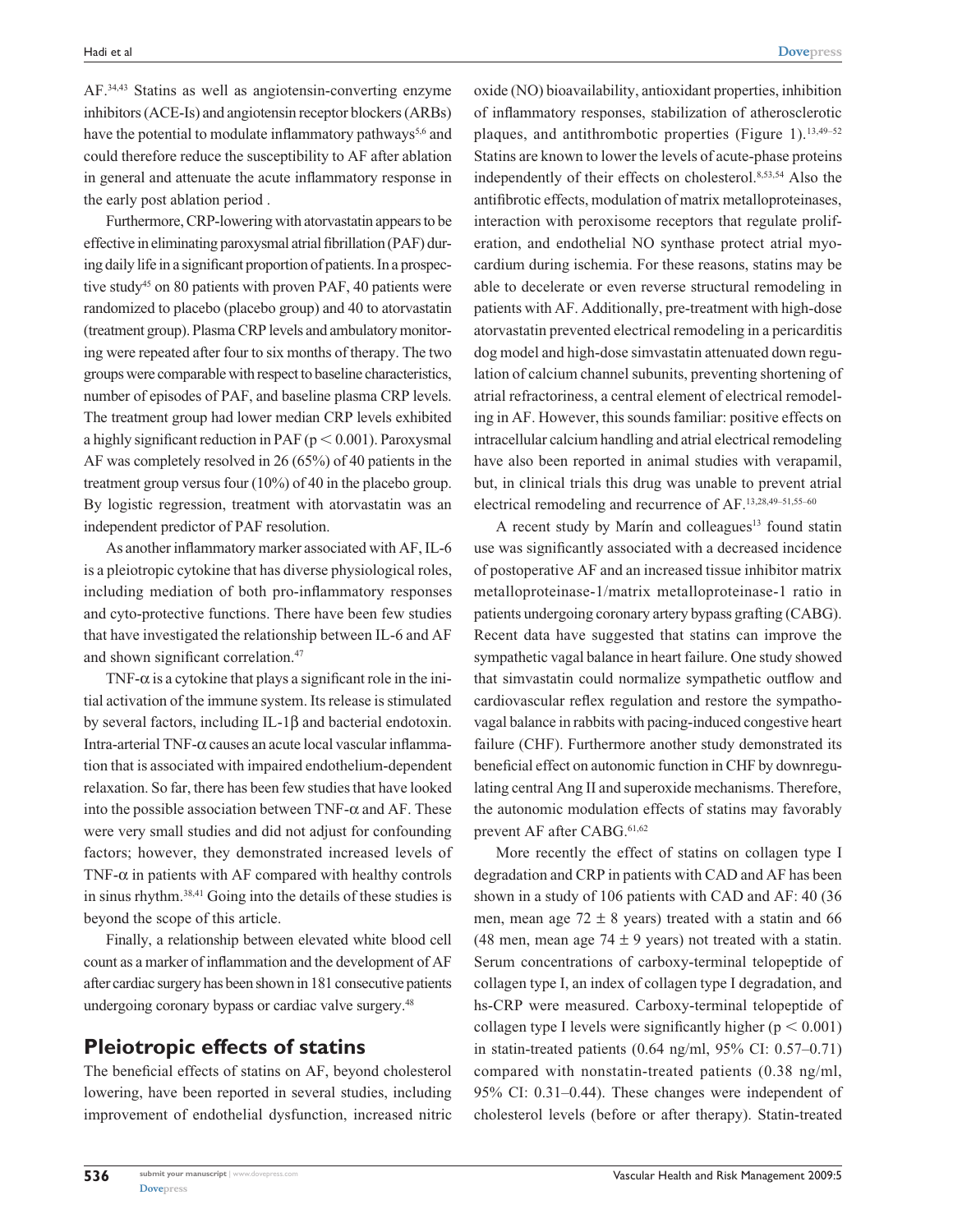patients had significantly lower ( $p < 0.001$ ) CRP levels (0.25 mg/dl, 95% CI: 0.23–0.28) compared to statin nonusers (1.1 mg/dl, 95% CI: 0.92–1.25). Thus therapy with statins in patients with CAD and AF is associated with an increase in collagen degradation and an attenuation of inflammation, independently of cholesterol lowering.<sup>63</sup>

The effect of statins on endothelial function has been demonstrated in several studies which concluded that cholesterol levels even in the normal range may be inversely related to endothelium-dependent vasodilation, and this finding has important clinical implications. This suggests that lowering cholesterol levels even when it is within the normal range may improve the production and release of endothelium-dependent NO and hence improve endothelial function This idea is supported by recent reports that lowering cholesterol levels enhances endothelium-dependent vasodilation not only in subjects with massively elevated cholesterol levels but also in those with normal cholesterol levels. It is worth noting that lowering of average cholesterol levels in patients with documented CAD leads to decreased rates of myocardial infarction, and this protective effect may

in part be due to improvement in endothelial function.<sup>52</sup> The beneficial effects of statins are now recognized to extend well beyond their lipid-lowering properties. Through a combination of both distinct and interdependent effects on endothelial cell Rho GTPase regulation, NAPDH oxidase activity, NO bioavailability, and differential gene expression statins confer significant protection of the vasculature. Abundant *in vitro* data in addition to myriad reports relying on a range of animal models now firmly support the idea that these drugs may serve as novel and effective therapeutic agents in a variety of disease states characterized by vascular dysfunction.<sup>64</sup>

# **Statins and AF in the experimental studies**

Supportive data from two studies demonstrate the efficacy of statins to reduce the burden of AF in animal models (Table 1). Kumagai and colleagues<sup>59</sup> operatively induced sterile pericarditis in 20 dogs randomized to treatment with or without atorvastatin 2 mg/(kg/day) (commenced one week prior to operation). Atorvastatin reduces both the incidence of AF and the levels of hs-CRP compared with the control

|  | Table I Experimental studies on the effect of statins on atrial fibrillation |  |  |  |  |  |  |
|--|------------------------------------------------------------------------------|--|--|--|--|--|--|
|--|------------------------------------------------------------------------------|--|--|--|--|--|--|

| <b>Author</b>                            | <b>Study type</b>                                                                                                                                                                                                  | <b>Study result</b>                                                                                                                                                                                                                                                                                                                                                 |
|------------------------------------------|--------------------------------------------------------------------------------------------------------------------------------------------------------------------------------------------------------------------|---------------------------------------------------------------------------------------------------------------------------------------------------------------------------------------------------------------------------------------------------------------------------------------------------------------------------------------------------------------------|
| Tsai et al <sup>19</sup>                 | Rats infused long term with Ang II<br>exhibited higher levels of activated Rac1,<br>phospho-STAT3, collagen synthesis,<br>and atrial fibrosis.                                                                     | Oral losartan and simvastatin attenuated<br>these effects                                                                                                                                                                                                                                                                                                           |
| Chello et $al21$                         | Experiments on right atrial segments<br>obtained before the onset of<br>cardiopulmonary bypass in two groups<br>of patients. In chronic AF or sinus<br>rhythm in either presence or absence<br>of 5 µm simvastatin | Chronic AF upregulates CD40 expression +<br>platelet adhesion to the endocardium.<br>Simvastatin is effective in modulating this<br>expression                                                                                                                                                                                                                      |
| Shiroshita-Takeshita et al <sup>66</sup> | Experimental dogs were subjected<br>to two-week VTP in the absence and<br>presence of simvastatin (20 or 80 mg/day)<br>or fenofibrate. Simvastatin vs. fenofibrate<br>on CHF-related atrial remodeling.            | Simvastatin prevented VTP-induced DAF<br>and attenuated CHF-induced conduction<br>abnormalities, atrial fibrosis and attenuated<br>VTP-induced left-ventricular nitric-oxide<br>synthase and nitrotyrosine increases, along<br>with hemodynamic dysfunction and<br>significantly attenuate TGF-β1-stimulated<br>alpha-smooth muscle actin (alpha-SMA)<br>expression |
| Kumagai et al <sup>59</sup>              | Twenty dogs with sterile pericarditis model<br>given atorvastatin orally (2 mg/kg/day)                                                                                                                             | On the second postoperative day, the<br>atorvastatin group had a lower CRP level<br>$(7.6 \pm 0.5 \text{ vs. } 11.7 \pm 1.3)$                                                                                                                                                                                                                                       |
| Shiroshita-Takeshita et al <sup>28</sup> | Dogs subjected to ATP at 400 bpm<br>in the absence and presence of treatment<br>with simvastatin, vitamin C, and combined<br>vitamins C and E.                                                                     | Simvastatin attenuates AF promotion by atrial<br>tachycardia in dogs, an effect not shared by<br>antioxidant vitamins                                                                                                                                                                                                                                               |

**Abbreviations:** AF, atrial fibrillation; ATP, atrial tachypacing; CHF, coronary heart failure; CRP, C-reactive protein; DAF, pacing-induced AF; TGF-b1, transforming growth  $factor-\beta$ 1; VTP, ventricular tachypacing AF.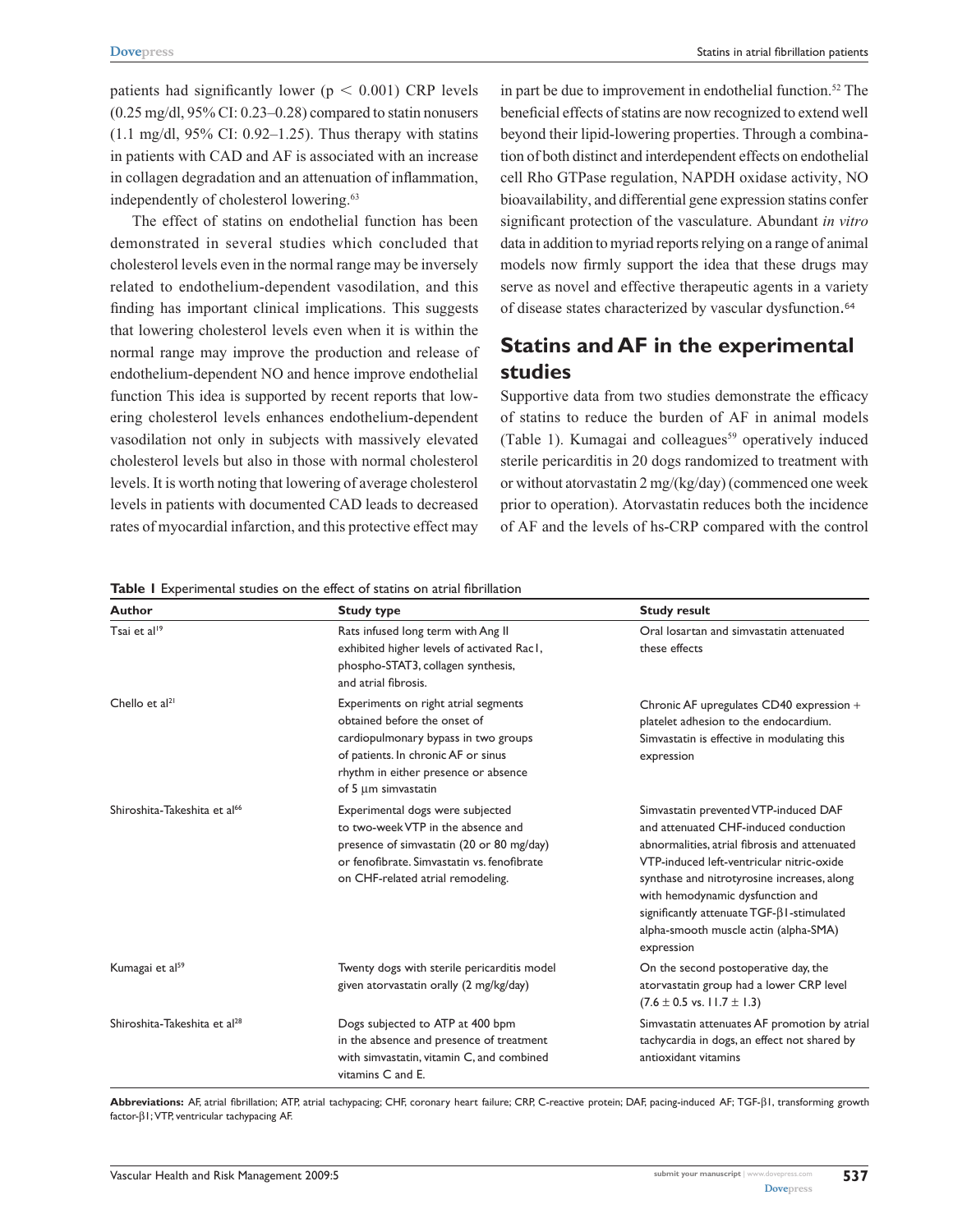group, which suggests that atorvastatin reduced the burden of AF by reducing the inflammatory substrate. In addition, these findings were shown to correlate with a lower percentage of fibrosis in all atrial regions in the atorvastatin group compared with the placebo group. It was particularly interesting that the authors noted the greater difficulty of inducing AF before versus after the induction of pericarditis, which would support the influence of inflammation in AF generation. Another study<sup>65</sup> showed that atorvastatin attenuates atrial oxidative stress and prevents atrial electrical and structural remodeling in rat hypertensive heart failure (HF) induced by chronic inhibition of NO synthesis.

Statin-induced inhibition of profibrotic atrial fibroblast responses and attenuation of left-ventricular dysfunction may contribute to preventing the CHF-induced fibrotic AF substrate, simvastatin, but not fenofibrate attenuated CHF-induced atrial structural remodeling and AF promotion. This had been found in an animal study done on dogs. Simvastatin prevented ventricular tachypacing-induced (VTP) pacing-induced AF (DAF) increases (147  $\pm$  37 and  $84 \pm 37$  s at 20 and 80 mg/day, respectively), but fenofibrate did not  $(1018 \pm 352 s)$ . Simvastatin also attenuated CHF-induced conduction abnormalities (heterogeneity-index reduced from  $1.5 \pm 0.1$  to  $1.1 \pm 0.1$  and  $1.0 \pm 0.1$  at 20 and 80 mg/day;  $p < 0.01$ ) and atrial fibrosis (from 19.4  $\pm$  1.3% to  $10.8 \pm 0.8\%$  and  $9.9 \pm 0.8\%$  at 20 and 80 mg/day; p < 0.01), while fenofibrate did not. Simvastatin (but not fenofibrate) also attenuated VTP-induced left-ventricular nitric-oxide synthase and nitrotyrosine increases, along with hemodynamic dysfunction. Atrial fibroblast proliferation increased with 24-h fetal bovine serum (FBS) stimulation from 654  $\pm$  153 to 7264  $\pm$  1636 DPM (p < 0.001). Simvastatin, but not fenofibrate, suppressed fibroblast proliferation  $(664 \pm 192 \text{ DPM}; \, p \leq 0.001)$ . Simvastatin also significantly attenuated transforming growth factor-β1-stimulated α-smooth muscle actin (α-SMA) expression (indicating myofibroblast differentiation) from  $1.3 \pm 0.1$  to  $1.0 \pm 0.1$ times baseline ( $p < 0.05$ ).<sup>66</sup> In another study by the same authors. 39 dogs subjected to rapid atrial tachypacing in the absence and presence of treatment with simvastatin (and vitamins C and E) had no effect. The investigators were able to demonstrate that, compared with controls, simvastatin reduced the promotion of AF following tachypacing.<sup>28</sup>

# **Statins and AF in the randomized trials and meta-analyses**

Several randomized clinical trials (RCTs) and large observational studies have shown similar results on the

beneficial effect of statins in AF, but no benefit was found in six RCTs and 10 observational studies with 7041 patients. The analysis of RCTs showed no significant effect of statins on AF development (relative risk [RR] 0.76, 95% CI:  $0.55-1.05$ ;  $p = 0.09$ ), with significant heterogeneity between individual studies ( $p = 0.0008$ ,  $I(2) = 74.0\%$ ). Subgroup analysis revealed that differences in AF detection methodology may be the cause of heterogeneity. The analysis of observational studies demonstrated that statin use reduced the relative risk for AF by 23% (95% CI: 0.70–0.85,  $Z = 4.95$ ;  $p < 0.00001$ ) without significant differences between the trials ( $p = 0.08$ ). This favorable effect was greatest in the postoperative patients (RR 0.61, 95% CI: 0.49–0.76,  $Z = 4.30$ ;  $p < 0.0001$ ).<sup>67</sup>

In six studies with 3,557 patients, three investigated the use of statins in patients with paroxysmal AF (one) or persistent AF undergoing electrical cardioversion (two), and three investigated the use of statins in primary prevention of AF in patients undergoing cardiac surgery or after acute coronary syndrome (ACS). Statins were significantly associated with a decreased risk of AF compared with control (OR 0.39, 95% CI:  $0.18-0.85$ ;  $p = 0.02$ ). The benefit of statin therapy seemed more marked in secondary prevention of AF (OR 0.33, 95% CI:  $0.10-1.03$ ;  $p = 0.06$ ) than for new-onset or postoperative AF (OR 0.60, 95% CI: 0.27–1.37; p = 0.23).<sup>68</sup>

In a randomized comparison of 14 trials reporting the results of 15 unique analyses ( $n = 7402$ ), there was a  $20\%$ incidence rate for any AF with varying rates depending on AF type (new-onset [11%], recurrent [56%], recurrent after cardioversion [54%], or postoperative [22%]). The use of a statin reduced the odds of developing any AF by 45% (OR 0.55; 95% CI: 0.43–0.70); Q statistic;  $p = 0.001$ ). Statins reduced the odds of developing new-onset AF by 32% (OR 0.68; 95% CI: 0.51–0.90), recurrent AF by 57% (OR 0.43; 95% CI: 0.24–0.79), recurrent AF after cardioversion by 42% (OR 0.58; 95% CI: 0.32–1.05) and postoperative AF by 58% (OR 0.42; 95% CI: 0.27–0.65).<sup>69</sup> Randomized comparison among 8659 patients in two large, randomized trials, PROVE IT-TIMI 22 and phase Z of the A to Z trial found that higher-dose statin therapy did not reduce the short term incidence of AF among patients after ACS when compared with standard dose statin treatment, during the two years of follow-up. Neither study showed a decreased AF risk with higher-dose statin. In PROVE IT-TIMI 22, 2.9% versus 3.3% in the high- versus standard-dose statin therapy, respectively, experienced the onset of AF over two years (OR 0.86, 95% CI:  $0.61-1.23$ ;  $p = 0.41$ ). In A to Z, rates were 1.6% versus 0.99%, respectively (OR 1.58, 95% CI: 0.92–2.70; p = 0.096).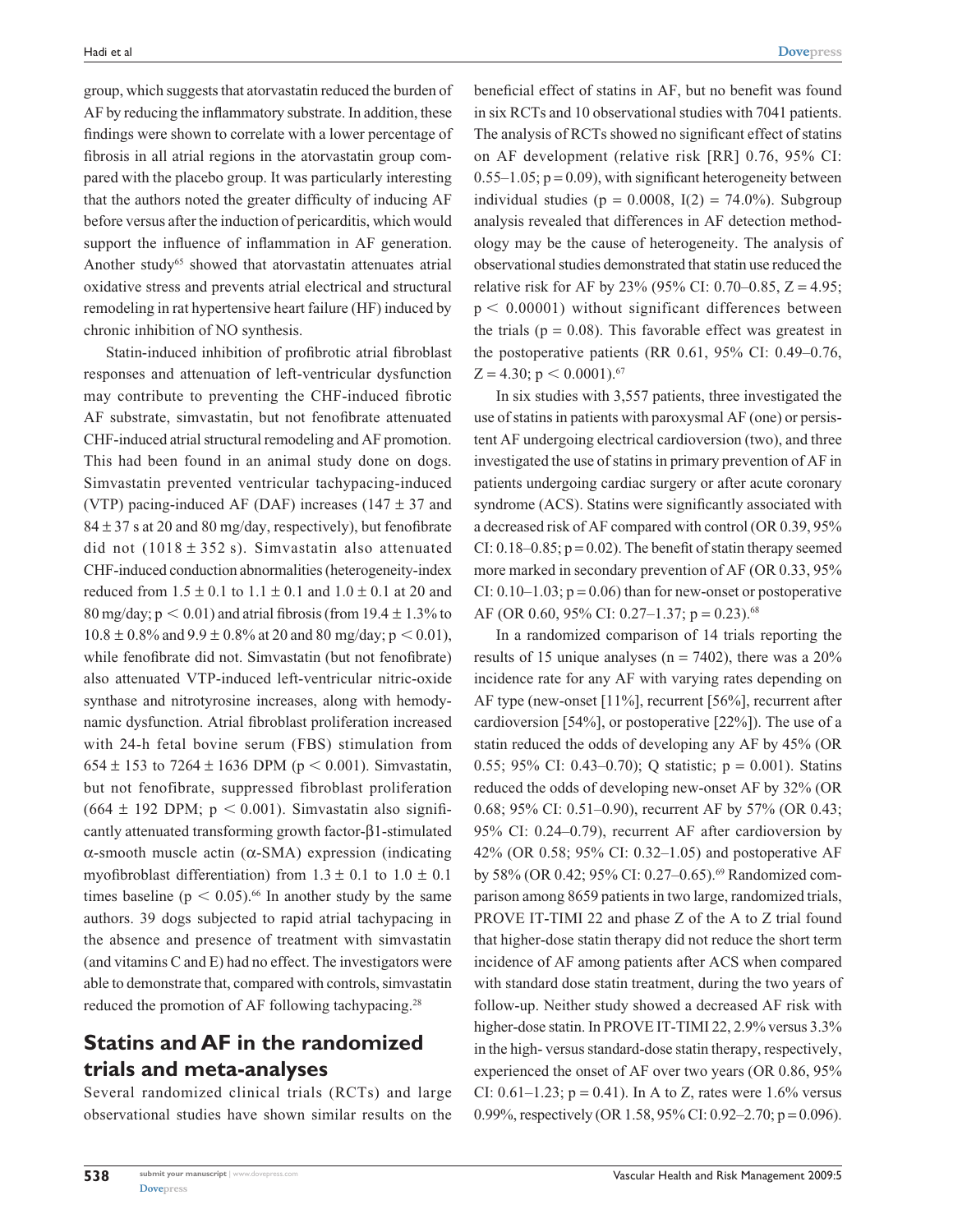In both trials, CRP levels (plasma or serum) tended to be higher among patients experiencing the onset of AF.<sup>70</sup>

Another large cohort included  $13,783$  patients.<sup>71</sup> The primary outcome was time to development of AF. Propensity scores were used to balance statin-treated and untreated patients with respect to baseline characteristics. Time from the initial visit to development of AF was analyzed with a Cox regression model, using statin treatment as a time-varying covariate. Among the 13,783 patients, 5417 (39%) received statin treatment. Statin-treated patients were younger with fewer co morbid conditions. After propensity adjustment, the baseline characteristics of the statin-treated and untreated patients were similar. During an average follow-up of 4.8 years, 1979 (14%) patients developed AF. In the overall study population there was no difference in AF incidence with statin treatment (hazard ratio [HR] 1.0, 95% CI:  $0.88-1.14$ ;  $p = 0.09$ ). However, AF was less common among statin-treated patients with CHF (HR 0.57, 95% CI:  $0.33-1.00$ ;  $p = 0.04$ ). No effects of statin treatment on AF incidence was found in patients with  $CAD.^{71}$  In the largest study so far,<sup>72</sup> performed a cross-sectional analysis of 25,000 patients enrolled in the multicenter Guidant-sponsored Advancement Heart Failure Registry; of these patients, 7027 patients (27%) developed AF, and statin therapy led to a 23% reduction in AF, when compared with those not treated, even after multivariate analysis (OR for AF 0.685;  $p = 0.001$ ) (Table 2).

# **Role of statins in primary AFand CAD-associated AF**

The role of statins and inflammation in primary AF are summarized in Table 3 and others have been analyzed above. The effect of statins on the incidence of new-onset AF in patients presenting with suspicion of ACS has been explored in 1,526 patients. 164 (10.8%) had new-onset AF and 601 (39.4%) were on a statin on admission. In univariate analysis and after correcting for age, race, diabetes mellitus, chest pain, and use of ACE-I, patients on statins were significantly less likely to have new-onset AF (OR 0.40, 95% CI: 0.33–0.69;  $p < 0.01$ ). This relation persisted in the multivariate model (OR 0.57, 95% CI: 0.39–0.83;  $p < 0.01$ ). In conclusion, patients presenting with suspicion of ACS were much less likely to have new onset AF if they were on a statin at time of presentation.73

Use of statins in patients with chronic stable CAD appears to be protective against AF. The underlying mechanism for this effect is unknown but appears to be independent of the reduction in serum cholesterol levels.<sup>11</sup> This association between statin use and the risk of developing AF were examined univariately and with adjustment for potential confounding factors in 449 patients with CAD between the ages of 40 and 87 years who were followed for an average of five years. 52 patients (12%) developed AF during follow-up. Statin therapy was used by 59% of the patients during the study period and was associated with a significantly reduced risk of developing AF (crude OR 0.48, 95% CI: 0.28–0.83). This association remained significant after adjustment for potential confounders, including age, hypertension, left ventricular systolic function, occurrence of heart failure or acute ischemic events, and baseline cholesterol and changes in cholesterol levels (adjusted OR 0.37, 95% CI: 0.18–0.76). β-blocker use was significantly higher in the statin user group  $(80\% \text{ vs. } 67\%; \text{ p} = 0.02)$ , but was not included in the final multivariable model. Again, the possibility of an interaction between statins and β-blockers was not reported in this observational study, thus it is possible that the observed reduction in AF may have been mediated by the higher β-blocker use in the statin group.

## **AF after cardioversion**

In clinical studies, statins were considered effective in preventing AF after electrical cardioversion. Several studies have evaluated this association. Nevertheless, controversial results have been published concerning the protective role of statins after electrical cardioversion. Some investigators found a significant decrease in arrhythmia recurrence with statins,<sup>12</sup> and others did not.<sup>74</sup> The number of studies on this subject is small and their sample sizes were limited; thus, data are insufficient, in our opinion, to recommend the use of statins before electrical cardioversion, and larger randomized studies are needed to clarify this important topic. Siu and colleagues $12$  were the first to study the prevention of AF with statins. They retrospectively studied 62 patients with lone persistent AF lasting three months who underwent direct current cardioversion, and observed that statin-treated patients  $(n = 10)$  had less recurrent AF than the control group of 52 patients (40 vs  $84\%$ ; p = 0.0007); however, this was a very small and under-powered observational study, In another study on 106 patients with a history of symptomatic AF lasting less than one day (age  $63 \pm 14$  years, mean  $\pm$ standard deviation [SD]) hs-CRP level determined prior to cardioversion represented an independent predictor of both successful cardioversion for AF and the maintenance of SR after conversion (Table 3).75

In a retrospective review of 625 patients with new onset AF after successful cardioversion who were followed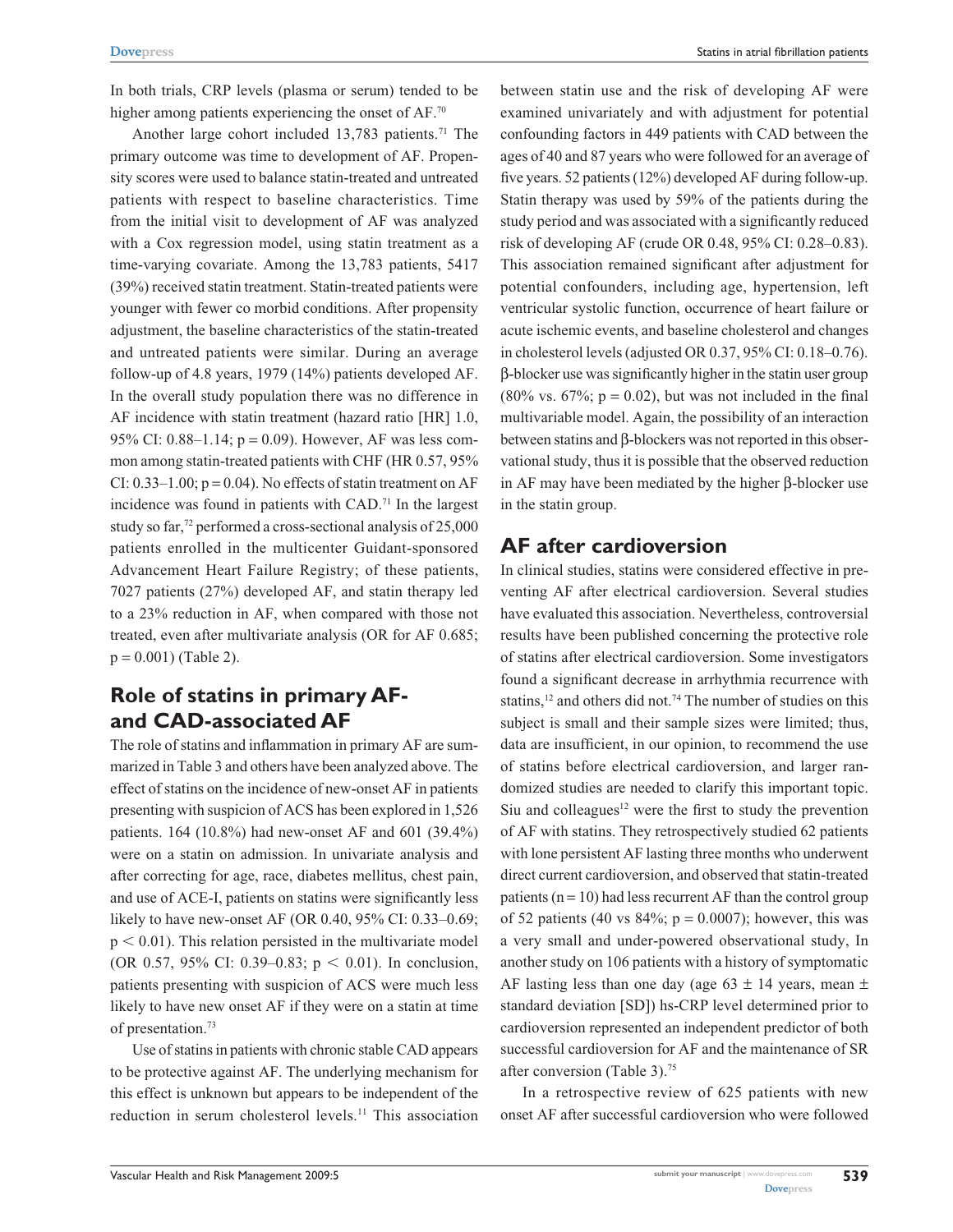| Author                        | Meta-analyses                                                                         | <b>Study types</b>                                                                                                                                                                                                                                                | <b>Conclusion</b>                                                                                                                                                                                                                                                                                                                          |
|-------------------------------|---------------------------------------------------------------------------------------|-------------------------------------------------------------------------------------------------------------------------------------------------------------------------------------------------------------------------------------------------------------------|--------------------------------------------------------------------------------------------------------------------------------------------------------------------------------------------------------------------------------------------------------------------------------------------------------------------------------------------|
| Fauchier et al <sup>68</sup>  | Six studies with 3,557 patients                                                       | Three studies investigated the<br>use of statins in patients with PAF<br>(1) or persistent AF undergoing<br>electrical cardioversion (2), and three<br>investigated the use of statins in<br>primary prevention of AF in cardiac<br>surgery patients or after ACS | Statins were significantly associated<br>with a decreased risk of AF<br>compared with control ( $p = 0.02$ ).<br>Benefit of statin therapy seemed<br>more marked in secondary<br>prevention of AF ( $p = 0.06$ ) than<br>for new-onset or postoperative<br>AF ( $p = 0.23$ ).                                                              |
| Liu et al <sup>67</sup>       | Six RCTs and 10 observational<br>studies                                              | 7,041 patients                                                                                                                                                                                                                                                    | No significant effect of statins on<br>AF development ( $RR = 0.76$ , 95%<br>CI:0.55-1.05; $p = 0.09$ ) observational<br>studies showed statin use $\downarrow$ the<br>relative risk for AF by 23%. This effect<br>was greatest in the post-operative<br>patients (RR = 0.61, 95% Cl: 0.49-0.76)                                           |
| Liakopoulos <sup>109</sup>    | Three RCT (randomized<br>prospective clinical trials),<br>16 observational studies    | 31,725 cardiac surgery patients                                                                                                                                                                                                                                   | Preoperative statin therapy resulted<br>in a 1.5% absolute risk reduction (2.2<br>vs $3.7\%; P < 0.0001$ ) and 43% odds<br>reduction for early all-cause mortality<br>(OR 0.57; 95% CI: 0.49-0.67).                                                                                                                                        |
| Patel et al <sup>69</sup>     | Fourteen trials reporting the<br>results of 15 unique analyses                        | 7,402 patients on statin therapy vs.<br>nonstatins                                                                                                                                                                                                                | Statin $\downarrow$ any AF by 45% (Q statistic<br>$p = 0.001$ ). Statins $\downarrow$ new-onset AF<br>by 32% (OR 0.68; 95% CI: 0.51-0.90),<br>recurrent AF by 57% (OR 0.43; 95%<br>Cl: 0.24-0.79), recurrent AF after<br>cardioversion by 42% (OR 0.58; 95%<br>CI: 0.32-1.05) and postoperative AF<br>by 58% (OR 0.42; 95% CI: 0.27-0.65). |
| <b>Author</b>                 | <b>Randomized trials</b>                                                              | <b>Study types</b>                                                                                                                                                                                                                                                | <b>Conclusion</b>                                                                                                                                                                                                                                                                                                                          |
| McLean et $al^{70}$           | Two large, randomized trials:<br>PROVE IT-TIMI 22 and phase Z<br>of the A to Z trial, | Low- vs. high-dose statin therapy to<br>evaluate whether higher-intensity<br>statin therapy $\downarrow$ the risk of AF onset<br>at two-years follow-up                                                                                                           | Neither study showed $\downarrow$ AF risk<br>with higher-dose statin. In PROVE<br>IT-TIMI 22, 2.9% versus 3.3% in the<br>high- versus standard-dose statin,<br>respectively, In both trials, C-reactive<br>protein levels (plasma or serum)<br>tended to be higher among patients<br>experiencing the onset of AF                          |
| Coletta et al <sup>97</sup>   | GISSI-HF trial: a randomized,<br>double-blind, placebo-controlled<br>trial,           | 7046 patients with clinical evidence<br>of HF of any cause, median followed<br>up at 3.9 years                                                                                                                                                                    | Rosuvastatin 10 mg daily did not<br>affect clinical outcomes in patients<br>with chronic heart failure of any<br>cause ( $p = 0.943$ )                                                                                                                                                                                                     |
| Hanna et al <sup>95</sup>     | Data from ADVANCENT(SM), a<br>multicenter registry                                    | 25,268 patients with reduced<br>LVEF $\leq 40\%$                                                                                                                                                                                                                  | In multivariable analysis, lipid-<br>lowering drug use remained<br>significantly associated with reduced<br>odds of AF (OR [OR] 0.69, 95% CI:<br>[CI] $0.64 - 0.74$ ),                                                                                                                                                                     |
| Dickinson et al <sup>96</sup> | SCD-HeFT study of followed up of<br>median of 45.5 months.                            | 2521 functional class II and III HF<br>patients with LVEF $\leq$ 35%, ischemic<br>and nonischemic CM                                                                                                                                                              | Mortality risk significantly lower in<br>those taking a statin (HR [95% CI],<br>0.70 [0.58-0.83]). In all subgroups:<br>ischemic CM(0.69 [0.56-0.86]), and<br>nonischemic CM(0.67 [0.47-0.96]),<br>ICD (0.66 [0.46-0.95], nonICD<br>(0.71 [0.57-0.87]), NYHA II<br>(0.62 [0.48-0.79]), NYHA III<br>$(0.79$ [0.61-1.03]).                   |

(*Continued*)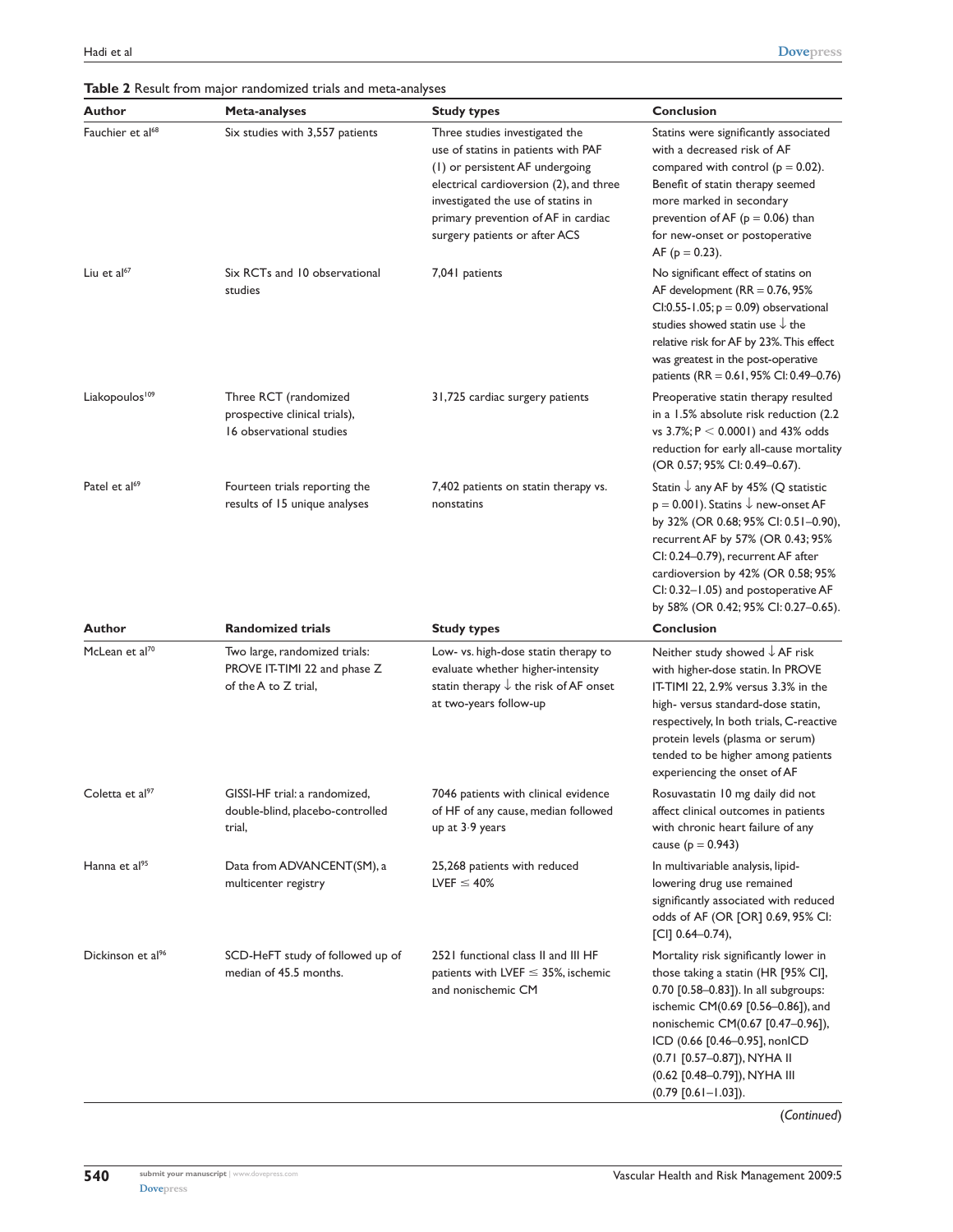| <b>Table 2</b> (Continued) |                                              |                               |                                                                                                                                                                                                                            |
|----------------------------|----------------------------------------------|-------------------------------|----------------------------------------------------------------------------------------------------------------------------------------------------------------------------------------------------------------------------|
| <b>Author</b>              | Meta-analyses                                | <b>Study types</b>            | <b>Conclusion</b>                                                                                                                                                                                                          |
| Adabag et al <sup>71</sup> | Cohort: an average follow-up of<br>4.8 years | 13,783 patients, CAD patients | No difference in AF incidence with<br>statin treatment ( $p = 0.09$ ). No<br>effects of statin treatment on AF<br>incidence in CHD patients; however,<br>AF was reduced in a subset of<br>patients with CHF ( $p = 0.04$ ) |

**Abbreviations:** AF, atrial fibrillation; CAD, coronary artery disease; ACS, acute coronary syndrome, CHF, coronary heart failure; PAF, paroxysmal atrial fibrillation; LVEF, left-ventricular ejection fraction.

prospectively in the multicenter Canadian Registry of AF (CARAF) trial, logistic regression was used to model the effect of statin use on the recurrence of AF at one year while adjusting for potential confounders including concurrent medications. In a predominantly male population (62%) with median age 63 years, 12.3% were on statins at baseline. Overall, 32.5% had documented recurrence of AF at one year; 23.4% in patients on statins compared to 33.8% in those not on statins ( $p = 0.07$ ). After adjustment for baseline differences and concomitant β-blocker use, statin use was associated with a 74% reduction in AF recurrence, but only in statin users on β-blockers (OR 0.26, 95% CI: 0.10–0.66); statin users not on β-blockers (OR 1.07, 95% CI: 0.44–2.58). While CARAF has limitations, it was not designed primarily to evaluate the effect of statins on recurrence of AF. Statin use was based on physician/patient choice, not random assignment, making confounding by indication a concern. Nevertheless, it is unlikely that physicians recommended statin therapy based on likelihood of AF recurrence. Careful analyses showed that CARAF did not document the exact time of AF recurrence; instead, the study required electrocardiography-documented evidence of recurrence between scheduled annual visits. Therefore, Kaplan–Meier curves comparing the time course of recurrence could not be constructed. Baseline characteristics varied significantly between the statin and nonstatin users, and it is possible that there were other unmeasured confounders. In statin users, older age, diabetes, hypertension, and larger left atrial size would be expected to increase the likelihood of AF recurrence. Conversely, statin users were more likely to be on rate- and rhythm-control medications, a bias that would tend to decrease the likelihood of recurrence. The study also had several strengths. First, the rigorous ascertainment of AF recurrence is unlikely to be biased by statin use because statin use was not a focus of the CARAF study, nor was the association between statin use and AF known at the time CARAF was enrolling patients. Second, the cohort comprises patients with newly diagnosed AF. By definition, these patients would not have been exposed to any

prior rate- or rhythm-control strategies that might affect the likelihood of AF recurrence. Indeed, this is a unique feature and strength of the study.76

A prospective study<sup>77</sup> assessed the role of CRP in predicting long-term risk of AF recurrence after electrical cardioversion in 102 patients (age  $67 \pm 11$  years; 58 men) with nonvalvular persistent AF who underwent successful biphasic electrical cardioversion, had hs-CRP measured immediately before cardioversion, and were followed-up for one year. Patients were divided into four groups according to CRP quartiles. The four groups were similar in age, gender, ejection fraction, and left atrial size. Patients in the lowest CRP quartile  $(<1.9 \text{ mg/L})$  had significantly lower rates of AF recurrence (4% vs. 33% at three months in the other three groups combined  $[p = 0.007]$  and 28% vs. 60% at one year  $[p = 0.01]$ ). Survival analysis confirmed that patients in the lowest CRP quartile had a lower recurrence rate ( $p = 0.02$ ). Cox regression analyses using age, gender, hypertension, diabetes, ejection fraction, left atrial diameter, use of antiarrhythmic drugs, ACE-Is or Ang II antagonists, and statins, and CRP quartiles as covariates showed that only CRP was independently associated with AF recurrence during follow-up (HR 4.98, 95% CI: 1.75–14.26;  $p = 0.003$ ).

Additionally, atorvastatin was associated with a significantly reduced risk of developing AF (unadjusted RR 0.23, 95% CI: 0.064–0.82;  $p = 0.024$ ). This association remained significant after adjustment for these predictors (adjusted RR 0.19, 95% CI: 0.052–0.72;  $p = 0.01$ ). At baseline, hs-CRP levels were not different between the two groups ( $p = 0.92$ ). Although the hs-CRP levels decreased significantly 48 hours after electrical cardioversion compared with the baseline levels in group I (2.82  $\pm$  1.46 vs. 2.56  $\pm$  1.3 mg/dl; p = 0.02), no significant change occurred in group II ( $2.87 \pm 0.8$  vs.  $2.84 \pm$ 0.8 mg/dl;  $p = 0.09$ .<sup>78</sup> In contradiction, pravastatin did not reduce the recurrence rate of AF after electrical cardioversion in an open, controlled multicenter study. Patients  $(n = 114)$ who had  $AF > 48$  hours and who were scheduled for electrical cardioversion were randomized to receive 40 mg of pravastatin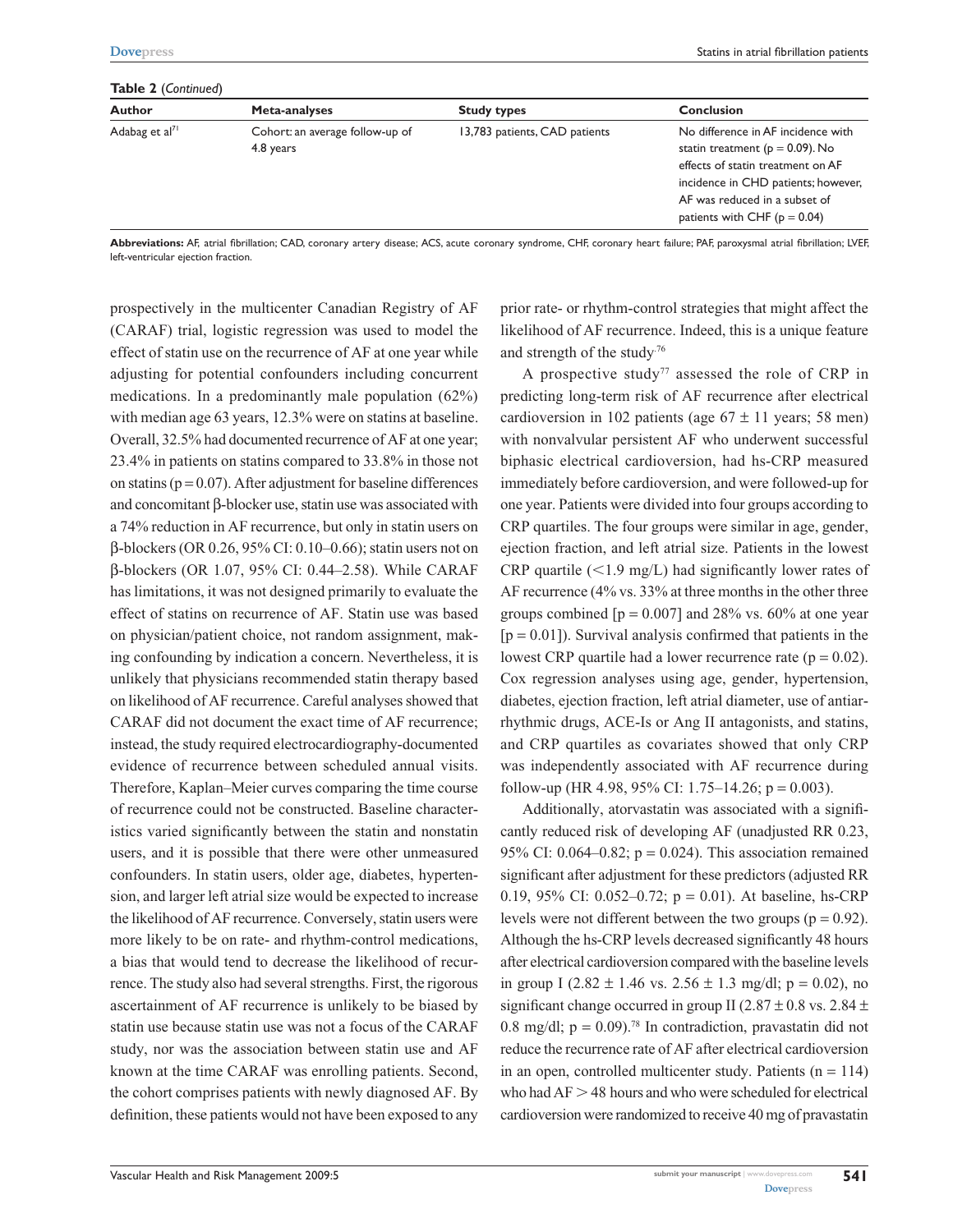| Author                                | Study type                                                                                                                                                                                                                      | Study substrate                                                                                                             | Drug tested                                            | Study result                                                                                                                                                                                                                                                                                     |
|---------------------------------------|---------------------------------------------------------------------------------------------------------------------------------------------------------------------------------------------------------------------------------|-----------------------------------------------------------------------------------------------------------------------------|--------------------------------------------------------|--------------------------------------------------------------------------------------------------------------------------------------------------------------------------------------------------------------------------------------------------------------------------------------------------|
| Dernellis and Panaretou <sup>45</sup> | Prospective with 4-6 months follow up                                                                                                                                                                                           | 80 patients with PAF                                                                                                        | Atorvastatin (40 patients) vs<br>placebo (40 patients) | treatment group. vs. 4/40 (10%) in placebo group.<br>which completely resolved in 26/40 (65%) of<br>reduction in the number of episodes of PAF<br>Lower median CRP levels and significant                                                                                                        |
| Tziakas et al <sup>63</sup>           | collagen type I degradation and C-reactive<br>Prospective, assess the effect of statins on<br>protein in patients with CAD and AF                                                                                               | 106 patients with CAD + AF                                                                                                  | Statin vs. no statins                                  | type I levels significantly higher $(p < 0.001)$<br>Carboxy-terminal telopeptide of collagen<br>in statin-treated patients and lower<br>$(p < 0.001)$ CRP level.                                                                                                                                 |
| Marcus et al <sup>47</sup>            | of 971 participants in the Heart<br>Cross-sectional analysis<br>and Soul Study,                                                                                                                                                 | TNF-a, CD-40 ligand, monocyte<br>chemo-attractant protein-1 and<br>fibrinogen levels measured.<br>46 AF patients IL-6, CRP, |                                                        | respectively; $p = 0.0005$ ; adjusted OD 1.77;<br>associated with AF (median IL-6 3.76 and<br>2.52 pg/ml in those with and without AF,<br>IL-6 was the only biomarker significantly<br>$p = 0.032$ ).                                                                                            |
| Ramani et al <sup>73</sup>            | Observational retrospective                                                                                                                                                                                                     | I,526 ACS patients                                                                                                          | Statin therapy vs. no statins                          | Cl: 0.33 to $0.69$ , $p < 0.01$ ). This persisted in<br>likely to have new-onset AF (OD; 0.40, 95%<br>0.39 to 0.83; $p < 0.01$ ) after correcting for<br>the multivariate model (OD; 0.57, 95% Cl:<br>Univariate analysis, patients on statins less<br>age, race, DM, chest pain, and ACE-I use. |
| Young-Xu et al"                       | Prospective observational                                                                                                                                                                                                       | 449 with CAD were followed for<br>an average of five years                                                                  | Statin therapy vs. no statins                          | Statin significantly $\downarrow$ risk of developing AF<br>(OD; 0.48, 95% CI: 0.28 to 0.83)                                                                                                                                                                                                      |
| Neuman et al <sup>22</sup>            | to quantify oxidative stress, hs-CRP, IL- $\beta$<br>of oxidized to reduced glutathione<br>(E(h) GSH) and cysteine (E(h) cysh<br>metabolites (DROMS) and ratios<br>Derivatives of reactive-oxidative<br>and 6 and TNF- $\alpha$ | 40 male individuals, with or without<br>persistent or permanent AF                                                          |                                                        | not inflammatory markers were statistically<br>Univariate, conditional logistical regression<br>analysis showed that oxidative stress but<br>associated with AF ( $p < 0.05$ ).                                                                                                                  |
| After cardioversion                   |                                                                                                                                                                                                                                 |                                                                                                                             |                                                        |                                                                                                                                                                                                                                                                                                  |
| Humphries et al <sup>76</sup>         | Prospective, Canadian Registry of Atrial<br>Fibrillation.                                                                                                                                                                       | 625 patients with new onset AF                                                                                              | Statin therapy vs. no statins                          | 74% reduction in the odds of recurrent AF in<br>statins group.                                                                                                                                                                                                                                   |
| Loricchio et al <sup>77</sup>         | Prospective study to test the relation of<br>CRP to the rate of recurrence of AF                                                                                                                                                | persistent AF; I year follow up<br>102 patients nonvalvular                                                                 |                                                        | recurrence during follow-up (p = 0.003).<br>CRP independently associated with AF                                                                                                                                                                                                                 |
| Ozaydin et al <sup>78</sup>           | Prospective study; three months<br>of follow-up                                                                                                                                                                                 | 48 patients with AF                                                                                                         | Atorvastatin vs. placebo                               | Atorvastatin significantly reduced risk of<br>developing AF ( $p = 0.024$ ).                                                                                                                                                                                                                     |
| Watanabe et al <sup>75</sup>          | Prospective, follow-up period of<br>$140 \pm 144$ days                                                                                                                                                                          | $AF \ge 1$ day + cardioversion<br>106 patients symptomatic                                                                  |                                                        | AF recurrence (OR 5.30, 95% Cl: 2.46-11.5)<br>hs-CRP level an independent predictor of<br>after adjustment of CV risks.                                                                                                                                                                          |
| Siu et al $^{12}$                     | 으<br>Retrospective study; mean follow-u<br>of 44 months                                                                                                                                                                         | 62 patients with lone, persistent<br>AF lasting $\geq$ 3 months                                                             | Statin therapy vs. no statins                          | Statins significantly decrease AF recurrence<br>after successful cardioversion.                                                                                                                                                                                                                  |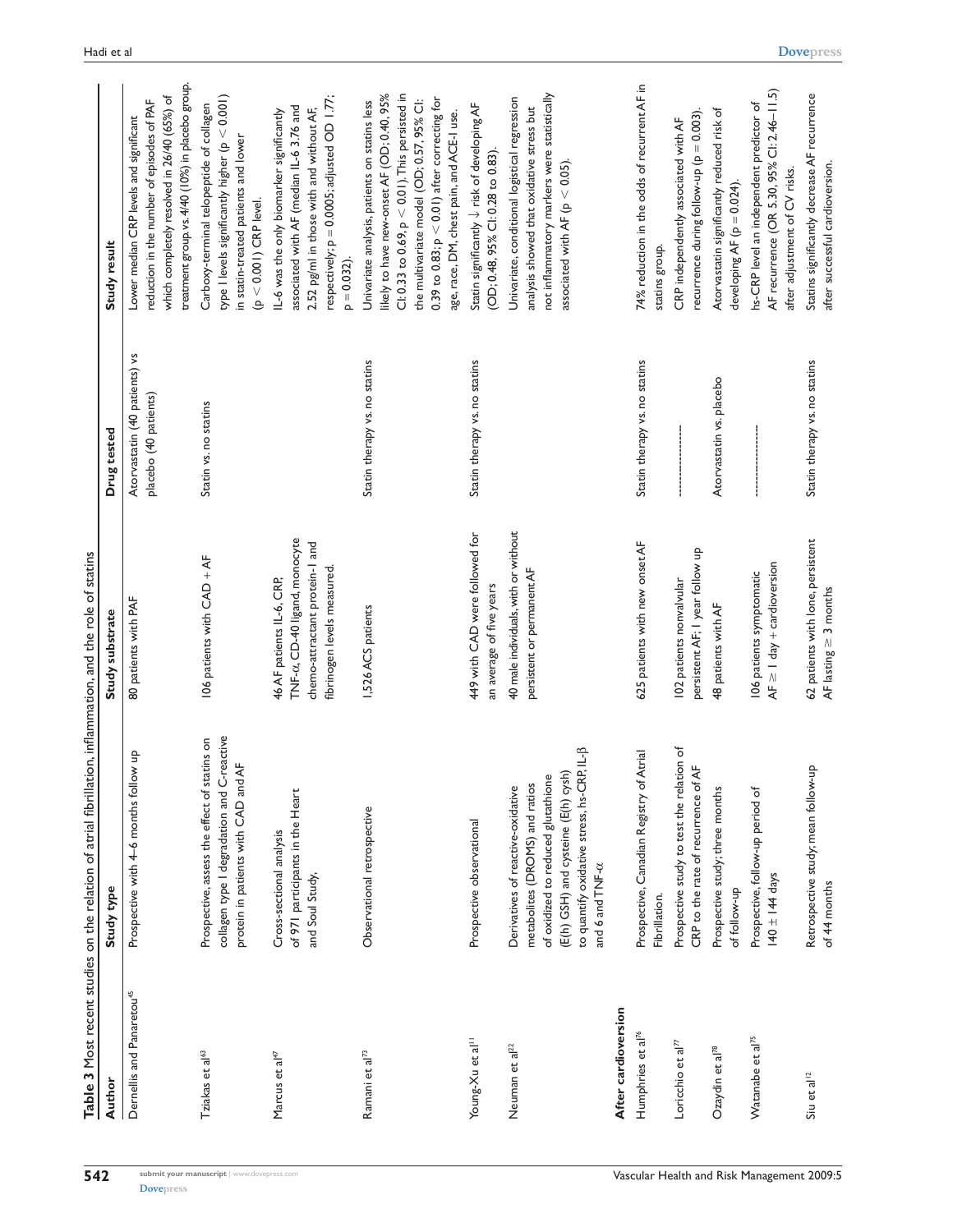| Tveit et al <sup>74</sup>                           | Open, controlled multicenter study                                                                                                                     | Patients (n = 114) who had atrial<br>fibrillation >48 hours                               | Pravastatin 40 mg three weeks.<br>Before and six weeks. After<br>electrical conversion                | Pravastatin did not reduce the recurrence<br>rate of atrial fibrillation after electrical<br>cardioversion.                                                                                                                                                                        |
|-----------------------------------------------------|--------------------------------------------------------------------------------------------------------------------------------------------------------|-------------------------------------------------------------------------------------------|-------------------------------------------------------------------------------------------------------|------------------------------------------------------------------------------------------------------------------------------------------------------------------------------------------------------------------------------------------------------------------------------------|
| After ablation                                      |                                                                                                                                                        |                                                                                           |                                                                                                       |                                                                                                                                                                                                                                                                                    |
| Al Chekakie et al <sup>79</sup>                     | Retrospective study                                                                                                                                    | 177 patients                                                                              | ACE-I (31 patients) or ARB<br>(18 patients) and statins<br>(50 patients)                              | Statins did not decrease the recurrence rate,<br>but ARB did                                                                                                                                                                                                                       |
| Richter et al <sup>80</sup>                         | study, a median follow-up of 12.7 months<br>Retrospective analyses of prospective                                                                      | 234 patients with drug-resistant<br>paroxysmal $(n = 165)$ or<br>persistent $AF$ (n = 69) | (124 patients), or statin +<br>Statins(II3 patients)<br>ACE-Is, or ARBs<br>ACE-I or ARB<br>$(n = 75)$ | (HR $1.12$ ; $P = 0.59$ ), and their combined use<br>not significantly influence ablation outcome<br>(statin + ACE-I/ARB; HR 1.17; $p = 0.54$ ) did<br>as assessed by Cox regression analysis.<br>$P = 0.79$ ), ACE-I or ARB use<br>Statin use (HR, I.06;                          |
| In patients with<br>pacemaker                       |                                                                                                                                                        |                                                                                           |                                                                                                       |                                                                                                                                                                                                                                                                                    |
| Tsai et al <sup>82</sup>                            | design/one-year follow-up. Bradyarrhyth-<br>mias and implantation of an atrial-based<br>Open-label prospective randomized<br>or dual-chamber pacemaker | 52 on atorvastatins and<br>54 no statin.                                                  | Atorvastatin 20 mg/d                                                                                  | atrial volume of the statin group significantly<br>in the no statin group. $p = 0.041$ , mean left<br>lower than nonstatin group (39.7 $\pm$ 1.7 vs.<br>episodes 5.8% of statin group and 19.2%<br>After one-year follow-up atrial high rate<br>$43.7 \pm 1.9$ ml; $p = 0.0001$ ). |
| Gillis et al <sup>81</sup>                          | Dual-chamber pacemaker testing AT/AF<br>Observational cohort study on patients<br>recurrence                                                           | 185 patients with PAF                                                                     | Statin therapy vs. no statins                                                                         | AT/AF burden was significantly lower in the<br>group on statin therapy.                                                                                                                                                                                                            |
| Amit et al <sup>83</sup>                            | তৃ<br>A cohort + over a three-year perio                                                                                                               | 264 patients (49% women, mean<br>age [± SD] 71 ± 12 yr.                                   | Statin therapy vs. no statins                                                                         | the risk of AF in patients with permanent<br>Statin had no protective effect against<br>pacemaker.                                                                                                                                                                                 |
| In perioperative AF<br>Bhavnani et al <sup>84</sup> | Prospective                                                                                                                                            | 1,445 patients with ICD                                                                   | Statin therapy vs. no statins                                                                         | Statin $\downarrow$ AF/AFL tachyarrhythmia detection<br>and inappropriate shock therapy                                                                                                                                                                                            |
| Kourliouros et al <sup>104</sup>                    | A retrospective study                                                                                                                                  | 680 patients underwent CABG<br>surgery and/or aortic valve<br>replacement                 | Atorvastatin 40 or 10 mg<br>Simvastatin 40 or 10 mg                                                   | AF after cardiac surgery. Higher-dose statins<br>Statin treatment reduces the incidence of<br>have the greatest preventative effect.                                                                                                                                               |
| Subramaniam et al <sup>105</sup>                    | Observational cohort study                                                                                                                             | underwent isolated CABG<br>2,497 adult patients who                                       | Statin therapy vs. no statins                                                                         | Preoperative statin intake did not reduce the<br>frequency of major perioperative morbid<br>events after isolated CABG.                                                                                                                                                            |
| Virani et al <sup>lis</sup>                         | A retrospective study                                                                                                                                  | 4,044 cardiac surgeries                                                                   | Statin therapy vs. no statins                                                                         | (Continued)<br>Preoperative statin therapy not $\downarrow$ risk in the<br>entire cohort or in subgroups undergoing<br>isolated CABG, isolated valve surgery or<br>subgroup with $EF < 35\%$ .                                                                                     |

**[Dovepress](www.dovepress.com)**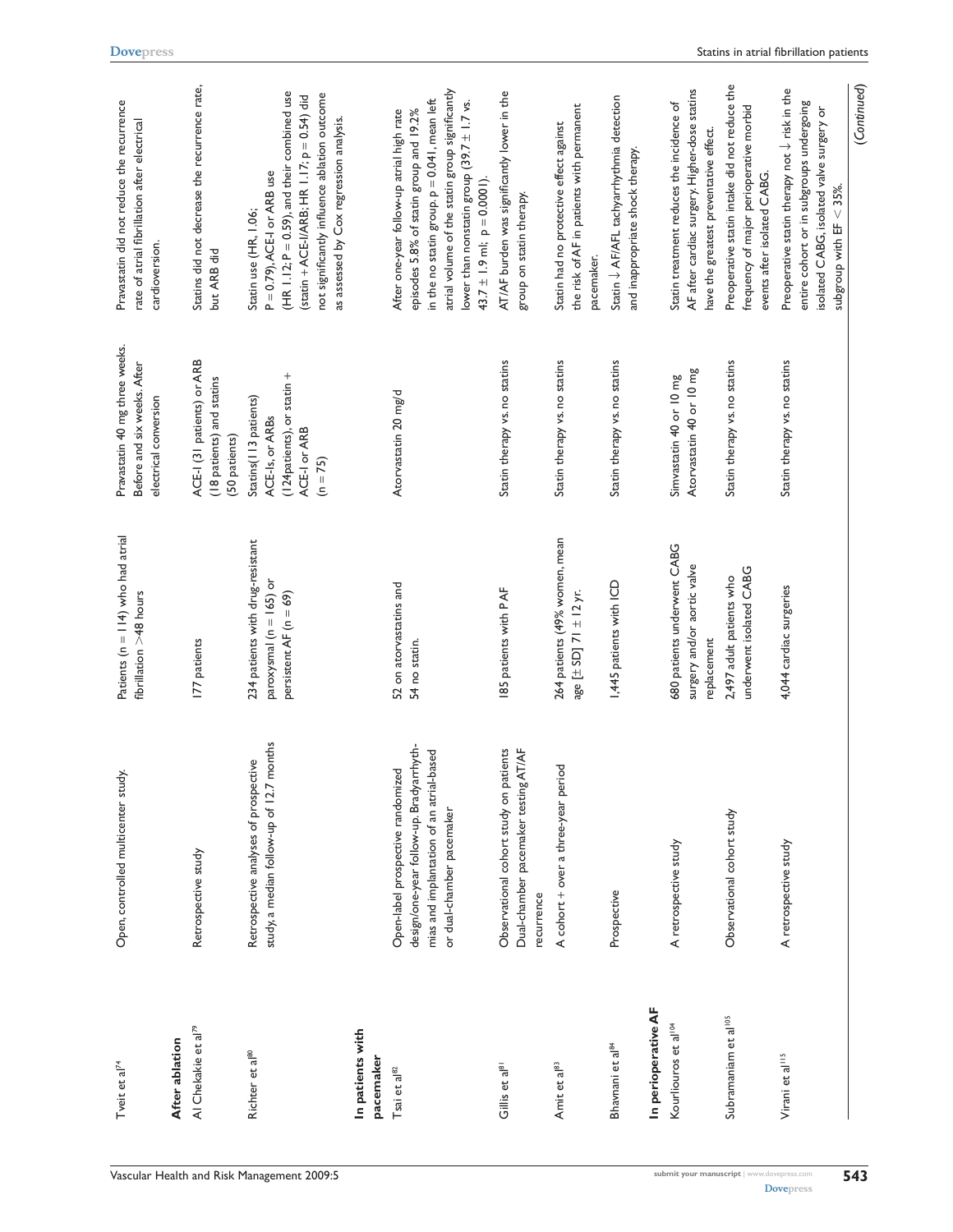| <b>Table 3</b> (Continued)       |                                                                                                                                                                                                                                                                                                                                                                                                                                                                 |                                                                                                              |                                                                  |                                                                                                                               |
|----------------------------------|-----------------------------------------------------------------------------------------------------------------------------------------------------------------------------------------------------------------------------------------------------------------------------------------------------------------------------------------------------------------------------------------------------------------------------------------------------------------|--------------------------------------------------------------------------------------------------------------|------------------------------------------------------------------|-------------------------------------------------------------------------------------------------------------------------------|
| Author                           | Study type                                                                                                                                                                                                                                                                                                                                                                                                                                                      | Study substrate                                                                                              | Drug tested                                                      | Study result                                                                                                                  |
| Lertsburapa et al <sup>107</sup> | randomized, controlled AF Suppression<br>ğ<br>Nested cohort evaluation from th<br>Trials I, II, and III.                                                                                                                                                                                                                                                                                                                                                        | 331 patients undergoing<br>cardiothoracic surgery                                                            | Statin therapy vs. no statins                                    | 40 mg of atorvastatin associated with a 40%<br>reduction in patients' odds of developing<br>post-cardiothoracic surgery AF    |
| Patti et al <sup>110</sup>       | Prospective randomized study<br>ARMYDA-3                                                                                                                                                                                                                                                                                                                                                                                                                        | bypass) no statin treatment or<br>200 elective cardiac surgery<br>patients (cardiopulmonary<br>history of AF | Atorvastatin (40 mg/d,<br>placebo ( $n = 99$ )<br>$n = 101$ ) or | Atorvastatin significantly reduced the<br>incidence of AF versus placebo<br>$(35\% \text{ vs. } 57\%; p = 0.003).$            |
| Mariscalco et al <sup>106</sup>  | Retrospective longitudinal<br>observational study                                                                                                                                                                                                                                                                                                                                                                                                               | 405 patients underwent isolated<br>CABG                                                                      | Statin treatment vs. no statins                                  | Statins were associated with a 42% reduction<br>in risk of AF after CABG                                                      |
| Knayzer et al <sup>103</sup>     | Prospective study                                                                                                                                                                                                                                                                                                                                                                                                                                               | <b>IS6 CABG</b> patients                                                                                     | Statin therapy vs. no statins                                    | Preoperative treatment with statins may $\downarrow$<br>postoperative inflammatory response                                   |
| Ozaydin et al <sup>108</sup>     | Observational study                                                                                                                                                                                                                                                                                                                                                                                                                                             | 362 patients                                                                                                 | Statin therapy vs. no statins                                    | in statin group vs. no statins group ( $p = 0.03$<br>Postoperative AF less and shorter duration<br>and 0.0001), respectively. |
| Marín et al <sup>13</sup>        | Prospective study                                                                                                                                                                                                                                                                                                                                                                                                                                               | 234 patients underwent CABG                                                                                  | Statin therapy vs. no statins                                    | Statin Larrhythmia (OD; 0.52, 95% Cl;<br>0.28 to 0.96, $p = 0.038$ ).                                                         |
|                                  | Abbreviations: AF, atrial fibrillation; ACE-I, angiotensin-converting enzyme inhibitors; ARBs, angiotensin receptor blockers; ACS, acute coronary syndrome; CI, confidence intervals; CABG, coronary artery bypass grafting; C<br>protein; hs-CRP, high senstivity-CRP; OR, odds ratio; HR, hazard ratio; EF, ejection fraction; ICD, implantable cardioverter defibrillator; AFL, atrial flutter; AT, atrial tachyarrhythmia; CV, cardiovascular; DM, diabetes |                                                                                                              |                                                                  |                                                                                                                               |

once daily for thee weeks before and six weeks after electrical cardioversion or no drug in addition to standard therapy.74

### **Role of statins in postablation AF**

Ablation-induced inflammatory activation and is supposed to contribute to the phenomenon of early AF recurrence.<sup>44</sup> Studies in this area are limited and have significant limitations. In a retrospective study of 177 consecutive patients (mean age =  $56 \pm 11$  yrs, 69% males) who underwent ablation for paroxysmal (132 patients) or persistent AF (45 patients), patients were treated with ACE-I (31 patients) or ARB (18 patients) or statins (50 patients) prior to ablation and follow-up of  $13.8 \pm 8.6$  months. 72% of these patients were free of AF. Thirty-three of 50 (60%) of patients taking statins were free of AF, 17 of 31 (55%) were free from AF in the ACE-I-treated group, while 17 of 18 (94%) were free from AF in the ARB group. Using Cox regression analysis to correct for baseline variables, treatment with statins did not decrease the recurrence rate (HR 1.10, 95% CI: 0.55–2.27;  $p = 0.79$ ) nor did treatment with renin–angiotensin system blockers (HR 0.94, 95% CI: 0.46–1.93;  $p = 0.87$ ). However, subgroup analysis showed that treatment with ARB was associated with a trend towards lower AF recurrence (HR 0.17, 95% CI:  $0.02-1.34$ ;  $p = 0.09$ ). However this is a retrospective and not randomized and there may be other genetic and environmental factors that were not corrected for by multivariate analysis.79 The long duration of AF prior to ablation might account for the lack of efficacy of these medications since the patients are more likely to have established fibrosis and scarring, and thus less likely to respond to medications that inhibit inflammation and initial collagen deposition.

A study by Richter and colleagues<sup>80</sup> included 234 patients (23–80 years; 71.8% men) with drug-resistant paroxysmal  $(n = 165)$  or persistent AF  $(n = 69)$  who either underwent a Lasso-guided segmental pulmonary vein isolation  $(n = 83)$  or a CARTO-guided left atrial circumferential ablation  $(n = 151)$ , which definitely resulted in inflammation. Treatment with statins ( $n = 113$ ), ACE-Is, or ARBs ( $n = 124$ ), or a combination of a statin and an ACE-I or ARB  $(n = 75)$  was started three months before ablation and was continued during follow-up of 12.7 months, 64% of patients with paroxysmal and 45% of patients with persistent AF were free of AF. Statin use (HR  $1.06$ ;  $p = 0.79$ ), ACE-I or ARB use (HR  $1.12$ ;  $p = 0.59$ ), and their combined use (statin + ACE-I/ARB; HR 1.17;  $p = 0.54$ ) did not significantly influence ablation outcome as assessed by Cox regression analysis. In addition, after multivariate adjustment for potential confounders, the examined drugs did not significantly affect ablation outcome.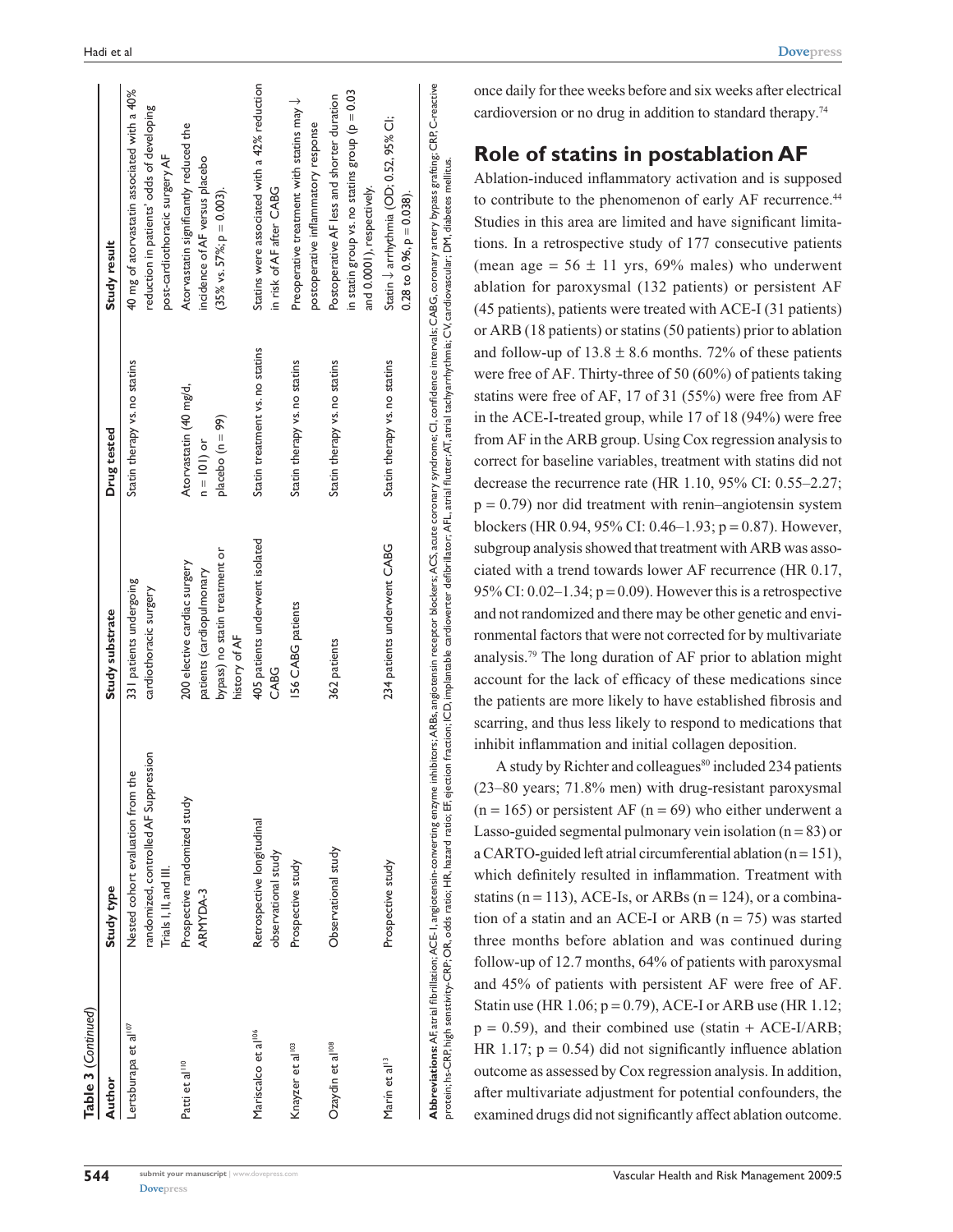Ablation induced an acute upregulation of CRP levels (preablation vs. 48 hours postablation, 5.9 F 8.1 vs. 33.7 F 30 mg/L;  $p = -0.001$ ) and other inflammatory markers. The examined drugs did not significantly alter baseline levels or ablation-induced upregulation of inflammatory markers. However this study was a retrospective analysis of prospectively gathered data and hence is subject to the limitations inherent in any retrospective study. A possible limitation of this study is that AF-free follow up included a proportion of patients continued on previously ineffective antiarrhythmic drugs reflecting a rather conservative strategy of withdrawal of antiarrhythmic drugs after ablation. So far further studies are needed to clarify this aspect.

# **Role of statins in AF after pacemaker implantation**

Recently and till the time of writing this review, few studies have evaluated the role of statins in AF after pacemaker implantation. The predictors of atrial tachyarrhythmia (AT)/ AF recurrence in pacemaker implanted patients with sinus node disease were evaluated in prospective observational cohort study on 185 patients. $81$  The time to first AT/AF recurrence and AT/AF burden (h/day) was retrieved at each follow-up visit by pacemaker interrogation. AT/AF recurred following pacemaker implantation in 157 (85%) patients. At one year of follow-up, patients without recurrence were more likely to be on statin therapy (54%) when compared with patients without statin therapy  $(25\%, x = 12.31; p = 0.0004)$ . Statin therapy was the only significant predictor of AT/AF recurrence in a multivariate logistic regression model (adjusted OR 0.33, 95% CI: 0.14–0.74;  $p = 0.007$ ). AT/AF burden was significantly lower in the group on statin therapy (median 0.10 h/day) when compared with the no statin group (median 0.39 h/day;  $p = 0.0059$ ).

The Atorvastatin Trial for Atrial High Rate Episodes in Patients with Bradycardia (ATAHEB) was a prospective, randomized, and open-label study designed to test the efficacy of atorvastatin in preventing the occurrence of atrial high-rate episodes (AHE) or AF episodes in patients with a pacemaker. Fifty-two patients (23 males,  $70 \pm 13$  years old) were randomized to the statin group (atorvastatin 20 mg/ d) and 54 (25 males,  $72 \pm 13$  years old) to the nonstatin group. Event-free survivals from  $AHE \geq 1$  minute were not significantly different between the two groups (log-rank  $P = 0.410$ . However, patients in the nonstatin group were more likely to develop  $AHE \geq 10$  minutes than those in the statin group (log-rank  $p = 0.028$ ). AHE  $\geq 10$  minutes occurred in three (5.8%) of 51 patients in the statin group after one year of follow-up, and 10 (19.2%) of 52 patients (OR 0.26;  $p = 0.041$ ) in the nonstatin group. Interestingly the mean left atrial volume of the statin group was significantly lower than that of the nonstatin group at the end of follow-up  $(39.7 \pm 1.7 \text{ vs. } 43.7 \pm 1.9 \text{ mL}; p = 0.0001)$ . However there are limitations to this study. First, this is a small randomized, but not placebo-controlled, study. The sample size is relatively small. But the pacemaker interrogation is more sensitive than the Holter ECG monitoring or symptom-based screening and thus substantially decreased the case number needed to find a significant result.<sup>82</sup>

In a cohort of 264 patients (49% women, mean age  $[\pm S D]$  71  $\pm$  12 years) with permanent pacemakers who are at high risk for AF. 36% had CAD. AF developed in 70 patients (26%) at a median of 359 days post-pacemaker implantation. The incidence rate for the first occurrence of AF post-pacemaker implantation among patients treated and not treated with statins was 10.5 versus 9.8 events per 100 patient-years, respectively ( $p = 0.81$ ). Even after controlling for baseline differences, the HR for developing AF among statin users did not achieve statistical significance (HR 0.59, 95% CI: 0.31–1.12). Concluding that statin therapy had no protective effect against the risk of AF in patients with permanent pacemaker. The low prevalence of CAD in these patients may partly explain the results of this study.<sup>83</sup>

Another interesting study, in a large heterogeneous implantable cardioverter defibrillators (ICD) cohort, prospectively followed, 1,445 patients receiving an ICD for the primary ( $n = 833$ ) or secondary ( $n = 612$ ) prevention. with follow-up (mean  $\pm$  SD) 874  $\pm$  805 days. Overall, 745 patients received statin therapy and 700 did not. Outcome measures include incidence of AF/atrial flutter (AFL) that initiated ICD therapy or was detected during ICD interrogation. Cox hazard regression analyses conducted to determine the predictors of AF/AFL with and without inappropriate shock delivery excluding inappropriate shocks resulting from lead dysfunction or other exogenous factors. There were 563 episodes of AF/AFL detected, with 200 episodes resulting in inappropriate shock therapy. The use of statin therapy was associated with an adjusted HR of 0.472 (95% CI: 0.349–0.638;  $p < 0.001$ ] for the development of AF/AFL with shock therapy and 0.613 (95% CI: 0.496–0.758;  $p < 0.001$ ) without shock therapy when compared with the group without statin use (Table 3).<sup>84</sup>

# **AF in left ventricular dysfunction**

The antiarrhythmic mechanisms of statins regarding AF prevention in patients with HF are still not clear. One possible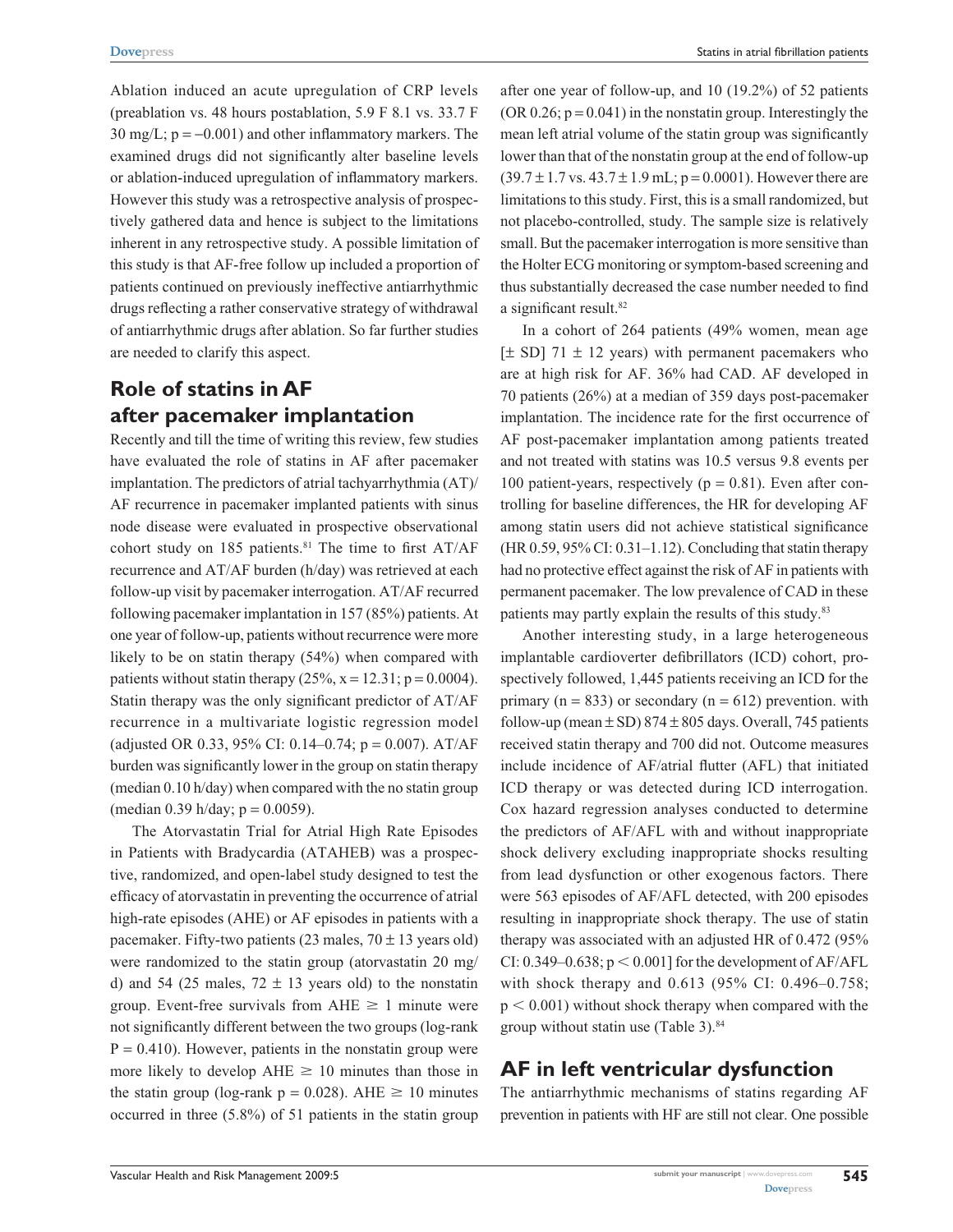pathway involves inflammation and oxidative stress. Recent studies have demonstrated the implication of inflammation and oxidative stress in the pathophysiology of  $AF^{11,67,85,86}$  and HF.87 Several pharmacological approaches with nonchannel blocking drugs that have anti-inflammatory and antioxidant effects have shown beneficial effects on AF.<sup>88,89</sup> Furthermore, statin treatment has been associated with a significant clinical improvement in patients with HF along with a reduction in inflammatory biomarkers, statin use was associated with reduced mortality and hospitalization in patients with HF of ischemic and nonischemic HF patients equally.<sup>90,91</sup> Besides the presumed anti-inflammatory and antioxidant effects of statins in AF92 some additional mechanisms have also been suggested, these include anti-ischemic effects, attenuation of atrial remodeling, ion channel stabilization, improvement in endothelial function, and modulation of the autonomic nervous system.<sup>60,67,93,94</sup>

As mentioned above, two experimental studies have evaluated the role of statin treatment in animal models of HF. Firstly, Shiroshita-Takeshita and colleagues<sup>66</sup> have demonstrated that simvastatin effectively attenuates atrial structural remodeling and AF promotion in a dog model of tachy-cardiomyopathy. Furthermore, Okazaki and colleagues<sup>65</sup> showed that atorvastatin attenuates atrial oxidative stress and prevents atrial electrical and structural remodeling in rat hypertensive HF induced by chronic inhibition of NO synthesis.

Very recently, clinical observational study added new evidence to this issue. In a large prospective cohort of 13,783 patients with coronary heart disease, there was no difference in AF incidence between statin-treated and untreated patients during a follow-up of 4.8 years. Interestingly, subgroup analysis of patients with HF showed that recent statin treatment was associated with a 43% reduction in AF incidence<sup>71</sup> Table 2.

In analysis of another two retrospective studies which evaluated the role of statins on AF prevention in patients with heart failure, the larger study was a cross-sectional study by Hanna and colleagues<sup>95</sup> of 25,268 patients with left ventricular systolic dysfunction, enrolled in a multicenter registry (ADVANCENT). Only 25.3% of patients with prevalent AF used statins compared to 33.1% without AF ( $p = 0.001$ ). Even after adjustment for concomitant drug use and comorbid conditions, the OR for AF in patients on statins was 0.69 (0.64–0.74) compared to those who had not used statins. β-Blocker use in this cohort was quite high (79.1%) and the prevalence of AF was lower in those on β-blockers (26.5%) versus in those who were not (33.5%), but the authors did not report on the effect of concomitant statin and β-blocker use. *Post hoc* analysis from the Sudden Cardiac Death in Heart Failure Trial (SCDHeFT)<sup>96</sup> demonstrated that, after

adjusting for several confounding factors, statin use was independently associated with a significant reduction (28%) in the relative risk of AF or atrial flutter during a follow-up period of 45.5 months (Table 2).

GISSI-HF, a randomized, double-blind, placebocontrolled trial in 326 cardiology and 31 internal medicine centers in Italy, enrolled patients with chronic heart failure of New York Heart Association class II–IV irrespective of cause and left ventricular ejection fraction, and randomly assigned to n-3 poly unsaturated fatty acids (PUFA) 1 g daily ( $n = 3494$ ) or placebo ( $n = 3481$ ) and followed-up for a median of 3⋅9 years. Primary endpoints were time to death, and time to death or admission to hospital for cardiovascular reasons. GISSI-HF concluded that a simple and safe treatment with n-3 PUFA can provide a small beneficial advantage in terms of mortality and admission to hospital for cardiovascular reasons in patients with heart failure. In the GISSI-HF sub-analyses of patients randomly assigned to rosuvastatin 10 mg daily (n = 2285) or placebo (n = 2289) using primary endpoints of time to death, and time to death or admission to hospital for cardiovascular reasons, 657 (29%) patients died from any cause in the rosuvastatin group and 644 (28%) in the placebo group (adjusted HR 1.00, 95.5% CI: 0.898–1.122;  $p = 0.943$ , with a final conclusion that rosuvastatin 10 mg daily did not affect clinical outcomes in patients with chronic heart failure of any cause.<sup>97</sup> Whether higher doses have different effects need to be clarified.

#### **Role of statins in perioperative AF**

AF is the most common postoperative arrhythmia with significant consequences on patient health. Postoperative AF complicates up to 8% of all noncardiac surgeries, between 3% and 30% of thoracic surgeries, and between 16% and 46% of cardiac surgeries. It increases morbidity and prolongs hospital stay. Advanced age is associated with degenerative and inflammatory modifications in atrial anatomy (dilation, fibrosis), which cause alterations in atrial electrophysiological properties (shortness of effective refractory period, dispersion of refractoriness and conduction, abnormal automaticity, and anisotropic conduction). which act as potential substrates for postoperative AF.98,99 Inflammation associated with cardiosurgical procedures, together with catecholamine release, was suggested as having a pivotal role in postoperative AF reported that patients who developed AF after major thoracic surgery had a nearly two fold increase in postoperative CRP levels in comparison to control subjects.13,100,101 Statins exert several actions in cardiothoracic surgical procedures in addition to lipid-lowering. In patients undergoing CABG,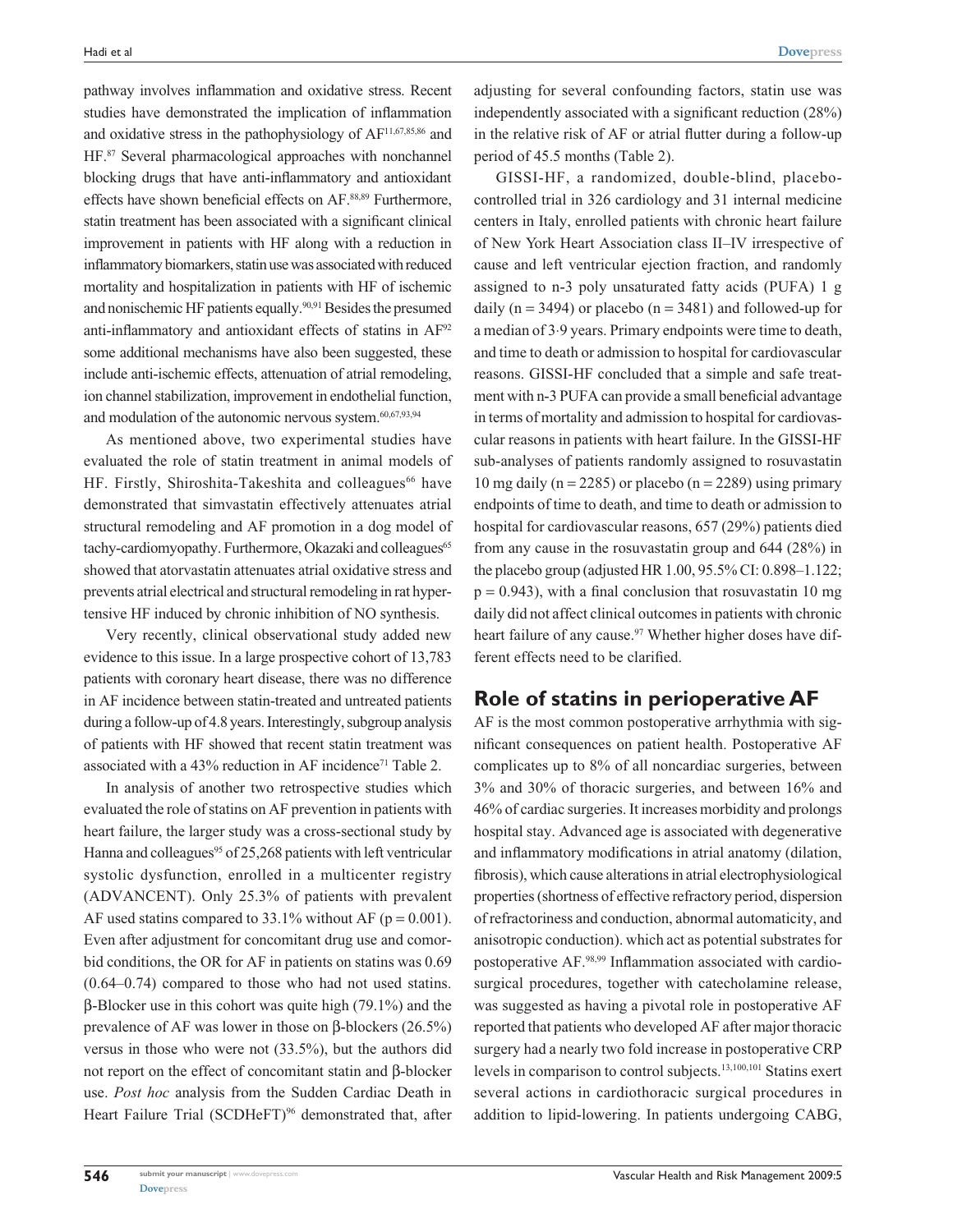statins improve bypass graft potency, perioperative as well as long-term mortality rates. In addition, statins reduce the number of postoperative complications and clinical events, revascularization rates and postoperative hospital stay. Furthermore, they are protective against *de novo* AF and renal dysfunction following CABG. The preoperative use of statins has been related to a three-fold decrease in the odds of AF after noncardiac major thoracic surgery.51 A recent meta-analysis of 14 statin trials, with 7,402 patients, found that statins reduced the odds of developing postoperative AF by 58% (Table 2).<sup>69</sup>

During the past few years, the association between statin use and development of AF has been examined in different clinical settings. Recent meta-analysis on this issue showed different results between RCTs and observational studies, suggesting that statins may be effective in prevention of postoperative AF.102,67 In a prospective study which examines the relation between inflammation associated parameters to post-cardiac surgery. A single post-CABG cTnI measurement was assessed in 156 patients. Cardiac troponin-I levels were significantly higher in patients not preoperatively treated with statins (21.6  $\pm$  4.1 vs. 13.3  $\pm$  0.9; p = 0.05), thus preoperative treatment with statins may be beneficial in reducing postoperative inflammatory response.<sup>103</sup>

A retrospective study<sup>104</sup> of 680 consecutive patients undergoing CABG surgery and/or aortic valve replacement, Preoperative statin treatment and occurrence of postoperative AF were examined in a cohort comprised 623 patients. The statin-treated patients had a 27.1% incidence of postoperative AF vs. 38.3% in the nonstatin group (adjusted OR 2.00; 95% CI: 1.24 to 3.24;  $p = 0.004$ ). Simvastatin (40 mg) and atorvastatin (40 mg) demonstrated the greatest effect on postoperative AF at 15.6% and 21.2%, respectively, versus nonstatins (respective adjusted ORs, 3.89 [ $p < 0.0001$ ] and 2.76 [ $p = 0.012$ ]). Intermediate-dose (20 mg) statins were also effective against AF, at 24.4% for simvastatin (adjusted OR, 2.32;  $p = 0.004$ ) and 26.4% for atorvastatin (adjusted OR, 1.99,  $p = 0.047$ ). Low-dose statins, simvastatin or atorvastatin (10 mg), did not influence postoperative AF (Table 3).

The beneficial effect of statins in CABG has been confirmed in two recent studies. In an observational cohort study<sup>105</sup> of 2,497 adult patients who underwent isolated CABG. Similar perioperative mortality was found between matched pairs with statin therapy vs. nonstatin therapy, five  $(0.76\%)$  and eight  $(1.2\%)$  ( $p = 0.40$ ), respectively. Cardiac, neurologic, renal, and respiratory morbidity, occurrence of AF, and length of hospital stay were similar between the matched pairs and among quintiles of propensity scores.

But different result were obtained in another study with over a two-year period follow up, 405 consecutive patients underwent isolated CABG procedures. Preoperative statins were associated with a 42% reduction in risk of AF development after CABG surgery (OR 0.58, 95% CI: 0.37 to 0.91;  $p = 0.017$ , while stratifying on the propensity score). No different effect of statins on AF was observed with respect to age groups ( $\le$  or = 70 and  $>$  70 years) (interaction, p = 0.711).<sup>106</sup> Previous AF and nonuse of statins are significantly associated with AF after CABG. This was explored in 234 consecutive patients underwent CABG (173 men;  $65 \pm 9$  years of age) in whom the occurrence of postoperative AF was monitored. In a subgroup of 66 patients, plasma levels of matrix metalloproteinase-1 (MMP-1), its inhibitor, tissue inhibitor matrix metalloproteinase-1 (TIMP-1; as indexes of extracellular matrix remodeling), and N-terminus pro-BNP (related to left ventricular function) at baseline and at 24 hours after surgery were measured, 66 (28.2%) developed postoperative AF. In multivariate analysis, previous AF was related to an increase in the development of AF (OR; 11.92, 95%, CI; 2.37 to 59.98,  $p = 0.026$ ), whereas statin use was related to a decrease in arrhythmia (OR 0.52, 95%; CI: 0.28 to 0.96;  $p = 0.038$ ). A higher TIMP-1/MMP-1 ratio at 24 hours after surgery was present in those who did not develop postoperative AF ( $p = 0.043$ ). Statin use was associated with increased TIMP-1 levels and TIMP-1/MMP-1 ratio ( $p = 0.027$  and 0.036, respectively)<sup>13</sup> (Table 3).

In a population with appreciable  $\beta$ -blocker and amiodarone use, adjunctive preoperative statin use was still associated with a 40% reduction in patients' odds of developing post-cardiothoracic surgery AF. Patients undergoing cardiothoracic surgery from the randomized, controlled Atrial Fibrillation Suppression Trials I, II, and III were evaluated in nested cohort evaluation. Overall, 331 patients (59.6%) received a statin preoperatively and 224 patients (40.4%) did not. The study population had an average age of  $67.8 \pm 8.6$ years, 77.1% were male, 14.6% had valve surgery, 6.1% had a history of AF, 12.6% had a history of heart failure, In total, 174 patients (31.4%) developed post-cardiothoracic surgery AF. Upon multivariate logistic regression, statin use was associated with a reduction in post-cardiothoracic surgery AF (adjusted OR 0.60; 95% CI: 0.37–0.99). Higher intensity statin dosing (40 mg of atorvastatin or more) seemed to be associated with the greatest reductions in post-cardiothoracic surgery AF (OR 0.45; 95% CI: 0.21–0.99) (Table 3).<sup>107</sup> Again, in an observational study of 362 consecutive patients (267 on and 95 not on statin). Postoperative AF was less frequent and its duration was shorter in patients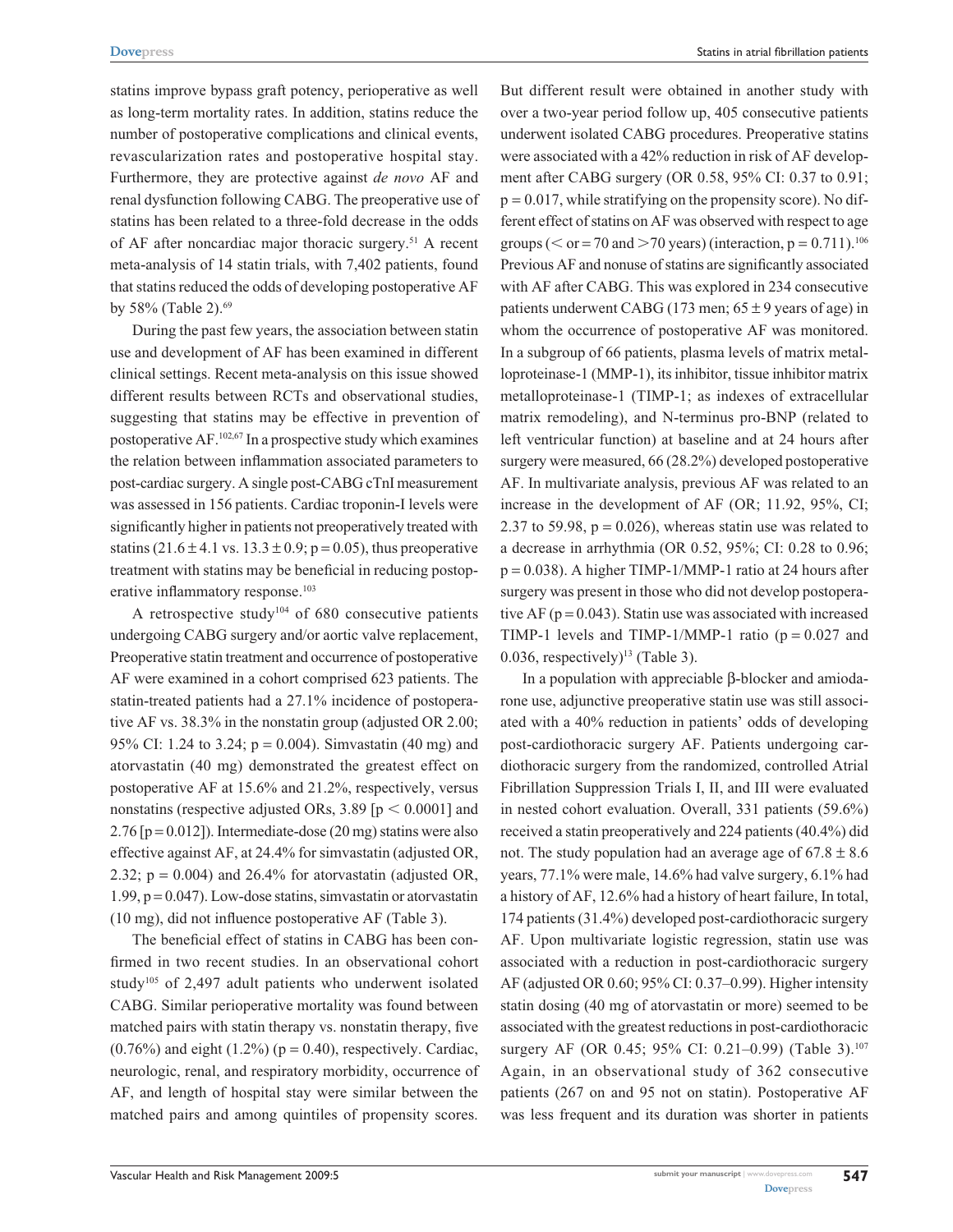with preoperative statin treatment compared to control  $(p = 0.03$  and 0.0001, respectively). The Kaplan–Meier analysis showed the protective effect of statins against the risk of developing AF again ( $p = 0.01$ ).<sup>108</sup> This study is an observational study with a limitation. Meta-analysis of over 30,000 patients undergoing cardiac surgery including 19 studies (three randomized prospective clinical trials), 16 observational studies) with  $(n = 17201; 54\%)$  or without  $(n = 14524; 46%)$  preoperative statin therapy. Outcomes analyzed included early all-cause mortality (30-day mortality), myocardial infarction (MI), AF, stroke and renal failure. Preoperative statin therapy resulted in a 1.5% absolute risk reduction (2.2 vs.  $3.7\%$ ;  $p < 0.0001$ ) and 43% odds reduction for early all-cause mortality (OR 0.57; 95% CI: 0.49–0.67). A significant reduction ( $p < 0.01$ ) in statin pretreated patients was also observed for AF (24.9 vs. 29.3%; OR 0.67, 95% CI: 0.51–0.88), stroke (2.1 vs. 2.9%, OR 0.74, 95% CI: 0.60–0.91) (Table 2).109

Recently, a prospective randomized study ARMYDA-3 (Atorvastatin for Reduction of MYocardial Dysrhythmia After cardiac surgery) has demonstrated that treatment with atorvastatin 40 mg/day started seven days before elective cardiac surgery under cardiopulmonary bypass and continued in the postoperative period significantly reduced the occurrence of postoperative AF by 61%. This benefit was more evident in the patients undergoing CABG (OR 0.24). However, this study did not include patients undergoing off-pump cardiac surgery, which is currently the preferred method of surgery in many centers.<sup>110</sup> However, there was a greater use of β-blockers in the treatment group. Though this is not significant in the formal statistical sense ( $p = 0.08$ ), it is notably higher (72% vs. 60%). The authors do refer to the established role of  $\beta$ -blockade in the reduction of postoperative AF, and include it in their multivariate analysis, which is consider of particular relevance given the size of the study population ( $n = 200$ ). Additionally, a nonsignificant excess of patients undergoing valve surgery in the placebo group (25% vs. 16%), which compared with nonvalvular surgery confers a greater likelihood of postoperative AF. whether this excess in valve surgery has been taken into account by the multivariate analysis is not clear.

The predisposing determinants of the development of AF after off-pump CABG surgery remain unclear. A prospectively designed study of patients undergoing elective off-pump CABG surgery showed that pretreatment with atorvastatin 20 mg/d, started three days before surgery, in patients undergoing elective off-pump CABG was beneficial in reducing the incidence of postoperative AF. The incidence of AF was significantly lower in the atorvastatin group than in the control group (13% vs. 27%;  $p = 0.04$ ). Postoperative peak N-terminal pro-brain natriuretic peptide levels were significantly higher in the patients with AF ( $p = 0.03$ ). Multivariate analysis identified pretreatment with atorvastatin as an independent factor associated with a significant reduction in postoperative AF (OR 0.34;  $p = 0.04$ ). Higher postoperative peak N-terminus pro-B–type natriuretic peptide levels were associated with the development of postoperative AF (OR 1.02 per 100 pg/mL;  $p = 0.03$ ).<sup>111</sup> this study demonstrate that a short-term pretreatment with atorvastatin results in a 66% risk reduction of postoperative AF that persists in patients undergoing off-pump CABG.

There is now an increasing body of evidence that inflammation have pivotal role in the pathogenesis of postoperative AF. Two recent studies have shown that inflammation can alter atrial conduction, facilitating re-entry and then predisposing to the development of postoperative AF.112,113 It is well known that extracorporeal circulation is associated with systemic inflammatory response, which might be in part responsible for the occurrence of postoperative AF. Interestingly, it has been reported recently that the leukocytosis, which is usually encountered in the days after cardiopulmonary bypass, is an independent predictor for the occurrence of postoperative AF.48,114 Perioperative statin use has been associated with favorable postoperative outcome in both cardiovascular and noncardiovascular conditions, and has particular advantage in combination with  $\beta$ -blocker therapy. However, elucidating the impact of statin therapy on a specific clinical end-point would require a larger study population in order to generate a robust conclusion.

#### **Conclusion**

Despite a growing body of evidence to support a protective role of drugs with anti-inflammatory properties in AF as illustrated above, it should not be overlooked that there are also numerous studies that could not find a preventive effect on AF occurrence at all. Such conflicting data may in part be related to different study populations as well as differences in AF history and predisposing diseases. Furthermore, there was a great variance in study protocols that could contribute to controversial results. Among others, the sample size, follow-up duration, duration of drug application, drug dose used, and method to assess occurrence of AF varied widely. Moreover, a wide range of different substances have been examined. Especially in the case of statins, this could account for inconsistent results. Thus, there are preliminary data to support the potential utility of statins in the primary and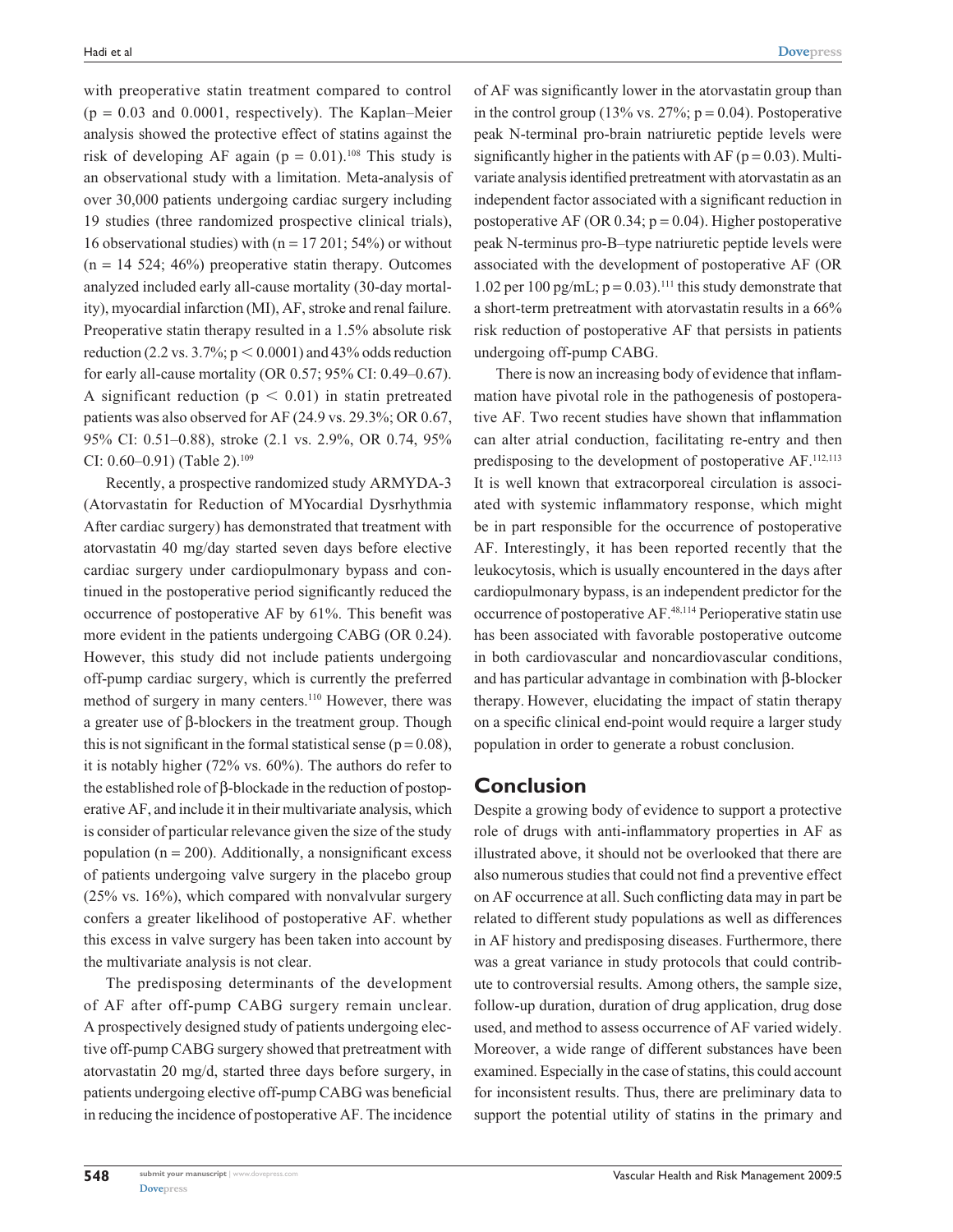secondary prevention of AF. These observed positive effects of statins on the burden of AF appeared to be independent of their cholesterol reducing properties. However, further data from large-scale randomized trials are clearly needed.

# **Disclosure**

The authors report no conflicts of interest in this work. This article has been written for interest and independently without support from industry or nonindustry.

## **References**

- 1. Mihm MJ Yu F, Carnes CA, et al. Impaired myofibrillar energetics and oxidative injury during human atrial fibrillation. *Circulation.* 2001;104:174–180.
- 2. Carnes CA, Chung MK, Nakayama T, et al. Ascorbate attenuates atrial pacing–induced peroxynitrite formation and electrical remodeling and decreases the incidence of postoperative atrial fibrillation. *Circ Res*. 2001;89:e32–e38.
- 3. Aviles RJ, Martin DO, Apperson-Hansen C, et al. Inflammation as a risk factor for atrial fibrillation. *Circulation.* 2003;108:3006–3010.
- 4. Gaudino M, Andreotti F, Zamparelli R, et al. The -174G/C interleukin-6 polymorphism influences postoperative interleukin-6 levels and postoperative atrial fibrillation. Is atrial fibrillation an inflammatory complication? *Circulation*. 2003;108(Suppl 1):II195–199.
- 5. Engelmann MD, Svendsen JH. Inflammation in the genesis and perpetuation of atrial fibrillation. *Eur Heart J*. 2005;26:2083–2092.
- 6. Boos CJ, Anderson RA, Lip GY. Is atrial fibrillation an inflammatory disorder? *Eur Heart J*. 2006;27:136–149.
- 7. Ehrlich JR, Hohnloser SH, Nattel S. Role of angiotensin system and effects of its inhibition in atrial fibrillation: clinical and experimental evidence*. Eur Heart J*. 2006;27:512–518.
- 8. Chan AW, Bhatt DL, Chew DP, et al. Relation of inflammation and benefit of statins after percutaneous coronary interventions. *Circulation*. 2003;107:1750–1756.
- 9. Horne BD, Muhlestein JB, Carlquist JF, et al. Statin therapy interacts with cytomegalovirus seropositivity and high C-reactive protein in reducing mortality among patients with angiographically significant coronary disease. *Circulation*. 2003;107:258–263.
- 10. Shishehbor MH, Brennan ML, Aviles RJ, et al. Statins promote potent systemic antioxidant effects through specific inflammatory pathways*. Circulation*. 2003;108:426–431.
- 11. Young-Xu Y, Jabbour S, Goldberg R, et al. Usefulness of statin drugs in protecting against atrial fibrillation in patients with coronary artery disease. *Am J Cardiol*. 2003;92:1379–1983.
- 12. Siu CW, Lau CP, Tse HF. Prevention of atrial fibrillation recurrence by statin therapy in patients with lone atrial fibrillation after successful cardioversion. *Am J Cardiol*. 2003;92:1343–1345.
- 13. Marín F, Pascual DA, Roldán V, et al. Statins and postoperative risk of atrial fibrillation following coronary artery bypass grafting. *Am J Cardiol*. 2006;97(1):55–60.
- 14. Spach MS, Dolber PC. Relating extracellular potentials and their derivatives to anisotropic propagation at a microscopic level in human cardiac muscle: evidence for electrical uncoupling of side-to-side fiber connections with increasing age*. Cardiovasc Res*. 1986;58: 356–371.
- 15. Schotten U, Ausma J, Stellbrink C, Hanrath P, Allessie MA. Cellular mechanisms of depressed atrial contractility in patients with chronic atrial fibrillation. *Circulation*. 2001;103:691–698.
- 16. Kucera JP, Rudy Y. Mechanistic insights into very slow conduction in branching cardiac tissue: a model study. *Circ Res.* 2001;89:799–806.
- 17. Kostin S, Klein G, Szalay Z, et al. Structural correlate of atrial fibrillation in human patients. *Cardiovasc Res.* 2002;54:361–379.
- 18. Boldt A, Wetzel U, Lauschke J, et al. Fibrosis in left atrial tissue of patients with atrial fibrillation with and without underlying mitral valve disease. *Heart.* 2004;90:400–405.
- 19. Frustaci A, Chimenti C, Bellocci F, et al. Histological substrate of atrial biopsies in patients with lone atrial fibrillation. *Circulation*. 1997;96:1180–1184.
- 20. Tsai CT, Lai LP, Kuo KT, et al. Angiotensin II activates signal transducer and activators of transcription 3 via Rac1 in atrial myocytes and fibroblasts: implication for the therapeutic effect of statin in atrial structural remodeling. *Circulation*. 2008b;117(3):344–355.
- 21. Chello M, Spadaccio C, Patti G, et al. Simvastatin reduces plateletendocardium adhesion in atrial fibrillation. *Atherosclerosis*. 2008;197(2):588–595.
- 22. Neuman RB, Bloom HL, Shukrullah I, et al. Oxidative stress markers are associated with persistent atrial fibrillation. *Clin Chem.* 2007;53(9):1652–1657.
- 23. Spodick DH. Arrhythmias during acute pericarditis: a prospective study of 100 consecutive cases. *JAMA*. 1976;235:39–41.
- 24. Morgera T, Di Lenarda A, Dreas L, et al. Electrocardiography of myocarditis revisited: clinical and prognostic significance of electrocardiographic changes. *Am Heart J*. 1992;124:455–467.
- 25. Bruins P, Velthuis H, Yazdanbakhsh AP, et al. Activation of the complement system during and after cardiopulmonary bypass surgery: post surgery activation involves C-reactive protein and is associated with postoperative arrhythmia. *Circulation*. 1997;96:3542–3548.
- 26. Maixent JM, Paganelli F, Scaglione J, et al. Antibodies against myosin in sera of patients with idiopathic paroxysmal atrial fibrillation. *J Cardiovasc Electrophysiol.* 1998;9:612–617.
- 27. Chung MK, Martin DO, Sprecher D, et al. C-Reactive protein elevation in patients with atrial arrhythmias: inflammatory mechanisms and persistence of atrial fibrillation. *Circulation*. 2001;104:2886–2891.
- 28. Shiroshita-Takeshita A, Schram G, Lavoie J, et al. Effect of Simvastatin and antioxidant vitamins on atrial fibrillation promotion by atrialtachycardia remodeling in dogs. *Circulation*. 2004;110:2313–2319.
- 29. Korantzopoulos P, Kolettis TM, Kountouris E, et al. Oral vitamin C administration reduces early recurrence rates after electrical cardioversion of persistent atrial fibrillation and attenuates associated inflammation. *Int J Cardiol.* 2005a;102:321–326.
- 30. Korantzopoulos P, Kolettis TM, Kountouris E, et al. Variation of inflammatory indexes after electrical cardioversion of persistent atrial fibrillation: Is there an association with early recurrence rates? *Int J Clin Pract*. 2005b;59:881–885.
- 31. Dudley SC Jr, Hoch NE, McCann LA, et al. Atrial fibrillation increases production of superoxide by the left atrium and left atrial appendage: role of the NADPH and xanthine oxidases. *Circulation*. 2005;112:1266–1273.
- 32. Kaplan MH, Volanakis JE. Interaction of C-reactive protein complexes with the complement system. I Consumption of human complement associated with the reaction of C-reactive protein with pneumococcal C-polysaccharide and with the choline phosphatides, lecithin and sphingomyelin*. J Immunol*. 1974;112:2135–2147.
- 33. Volanakis JE, Wirtz KW. Interaction of C-reactive protein with artificial phosphatidylcholine bilayers. *Nature*. 1979;281:155–157.
- 34. Dernellis J, Panaretou M. C-reactive protein and paroxysmal atrial fibrillation: evidence of the implication of an inflammatory process in paroxysmal atrial fibrillation. *Acta Cardiol.* 2001;56:375–380.
- 35. Blake GJ, Ridker PM. C-reactive protein and other inflammatory risk markers in acute coronary syndromes. *J Am Coll Cardiol*. 2003;41(Suppl 4):37S–42S.
- 36. Conway DS, Buggins P, Hughes E, et al. Predictive value of indexes of inflammation and hypercoagulability on success of cardioversion of persistent atrial fibrillation. *Am J Cardiol*. 2004a;4:508–510.
- 37. Conway DS, Buggins P, Hughes E, et al. Relationship of interleukin-6 and C-reactive protein to the prothrombotic state in chronic atrial fibrillation. *J Am Coll Cardiol*. 2004b;43:2075–2082.
- 38. Sata N, Hamada N, Horinouchi T, et al. C-reactive protein and atrial fibrillation. Is inflammation a consequence or a cause of atrial fibrillation? *Jpn Heart J*. 2004;45:441–445.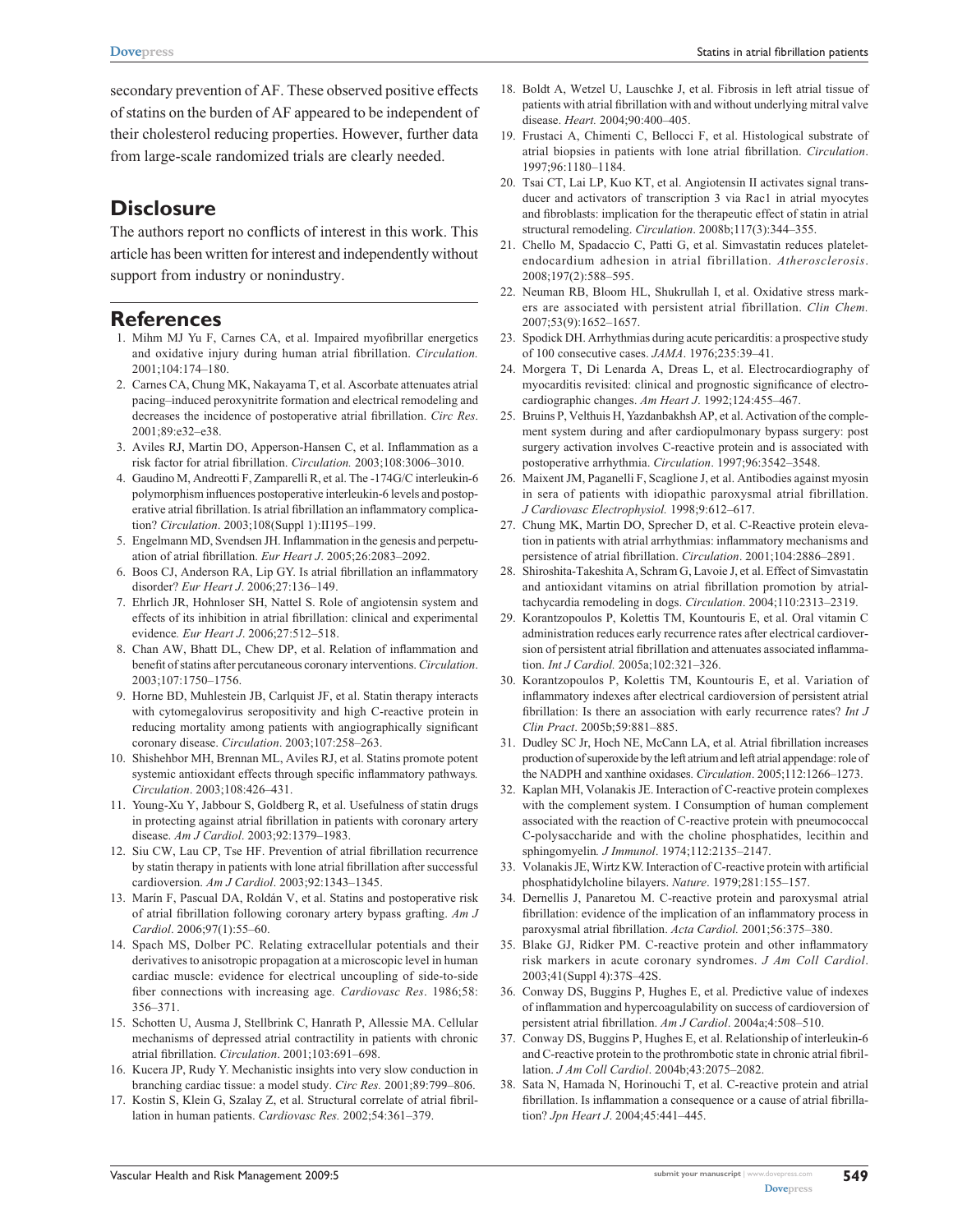- 39. Psychari SN, Apostolou TS, Sinos L, et al. Relation of elevated C-reactive protein and interleukin-6 levels to left atrial size and duration of episodes in patients with atrial fibrillation*. Am J Cardiol*. 2005;95:764–767.
- 40. Asselbergs FW, van den Berg MP, Diercks GF, et al. C-reactive protein and microalbuminuria are associated with atrial fibrillation. *Int J Cardiol*. 2005;98:73–77.
- 41. Watanabe T, Takeishi Y, Hirono O, et al. C-reactive protein elevation predicts the occurrence of atrial structural remodeling in patients with paroxysmal atrial fibrillation. *Heart Vessels*. 2005;20:45–49.
- 42. Anderson JL, Allen Maycock CA, Lappe DL, et al. Intermountain Heart Collaborative Study Group. Frequency of elevation of C-reactive protein in atrial fibrillation. *Am J Cardiol*. 2004;94:1255–1259.
- 43. Dernellis J, Panaretou M. Relationship between C-reactive protein concentrations during glucocorticoid therapy and recurrent atrial fibrillation. *Eur Heart J*. 2004;25:1100–1107.
- 44. Oral H, Knight BP, Ozaydin M, et al. Clinical significance of early recurrences of atrial fibrillation after pulmonary vein isolation. *J Am Coll Cardiol*. 2002;40:100–104.
- 45. Dernellis J, Panaretou M. Effect of C-reactive protein reduction on paroxysmal atrial fibrillation. *Am Heart J*. 2005;50:1064.
- 46. Naka T, Nishimoto N, Kishimoto T. The paradigm of IL-6: from basic science to medicine. *Arthritis Res.* 2002;4(Suppl 3):S233–S242.
- 47. Marcus GM, Whooley MA, Glidden DV, et al. Interleukin-6 and atrial fibrillation in patients with coronary artery disease: data from the Heart and Soul Study. *Am Heart J.* 2008;155(2):303–309.
- 48. Abdelhadi RH, Gurm HS, Van Wagoner DR, et al. Relation of an exaggerated rise in white blood cells after coronary bypass or cardiac valve surgery to development of atrial fibrillation postoperatively. *Am J Cardiol.* 2004;93:1176–1178.
- 49. Laufs U, Endres M, Custodis F, et al. Suppression of endothelial nitric oxide production after withdrawal of statin treatment is mediated by negative feedback regulation of rho GTPase gene transcription. *Circulation*. 2000;102:3104–3110.
- 50. Albert MA, Danielson E, Rifai N, et al. Effect of statin therapy on C-reactive protein levels: the pravastatin inflammation/CRP evaluation (PRINCE): a randomized trial and cohort study. *JAMA*. 2001;286: 64–70.
- 51. Amar D, Zhang H, Heerdt PM, et al. Statin use is associated with a reduction in atrial fibrillation after noncardiac thoracic surgery independent of C-reactive protein. *Chest*. 2005;128:3421–3427.
- 52. Hadi HA, Carr CS, Al Suwaidi J. Endothelial dysfunction: cardiovascular risk factors, therapy, and outcome. *Vasc Health Risk Manag*. 2005;1(3):183–198.
- 53. Plenge JK, Hernandez TL, Weil KM, et al. Simvastatin lowers C-reactive protein within 14 days: an effect independent of cholesterol reduction. *Circulation.* 2002;106:1447–1452.
- 54. Blanco-Colio LM, Tunon J, Martin-Ventura JL, et al. Anti-inflammatory and immunomodulatory effects of statins. *Kidney Int*. 2003;63:12–23.
- 55. Goette A, Honeycutt C, Langberg JJ. Electrical remodeling in atrial fibrillation. Time course and mechanisms. *Circulation*. 1996;94:2968–2974.
- 56. Tieleman RG, De Langen C, Van Gelder IC, et al. Verapamil reduces tachycardia-induced electrical remodeling of the atria. *Circulation*. 1997;95:1945–1953.
- 57. Lee SH, Yu WC, Cheng JJ, et al. Effect of verapamil on long-term tachycardia-induced atrial electrical remodeling. *Circulation.* 2000;101: 200–206.
- 58. Van Noord T, Van Gelder IC, Tieleman RG, et al. VERDICT: the Verapamil versus Digoxin Cardioversion Trial: a randomized study on the role of calcium lowering for maintenance of sinus rhythm after cardioversion of persistent atrial fibrillation. *J Cardiovasc Electrophysiol*. 2001;12: 766–769.
- 59. Kumagai K, Nakashima H, Saku K. The HMG-CoA reductase inhibitor atorvastatin prevents atrial fibrillation by inhibiting inflammation in a canine sterile pericarditis model. *Cardiovasc Res*. 2004;62:105–111.
- 60. Savelieva I, Camm J. Statins and polyunsaturated fatty acids for treatment of atrial fibrillation. *Nat Clin Pract Cardiovasc Med*. 2008;5:30–41.
- 61. Pliquett RU, Cornish KG, Peuler JD, et al. Simvastatin normalizes autonomic neural control in experimental heart failure. *Circulation*. 2003;107:2493–2498.
- 62. Gao L, Wang W, Li YL, et al. Simvastatin therapy normalizes sympathetic neural control in experimental heart failure: roles of angiotensin II type 1 receptors and NAD (P) H oxidase. *Circulation.* 2005;112:1763–1770.
- 63. Tziakas DN, Chalikias GK, Stakos DA, et al. Effect of statins on collagen type I degradation in patients with coronary artery disease and atrial fibrillation. *Am J Cardiol.* 2008;101(2):199–202.
- 64. Jacobson J. Statins in endothelial signaling and activation. *Antioxid Redox Signal*. 2008;Sep 22. [Epub ahead of print]
- 65. Okazaki H, Minamino T,Wakeno M, et al. Statin prevents structural and electrical atrial remodeling in rat hypertensive heart failure induced by chronic inhibition of NO synthesis. *Circulation.* 2007; 116(Suppl II):140.
- 66. Shiroshita-Takeshita A, Brundel BJ, Burstein B, et al. Effects of simvastatin on the development of the atrial fibrillation substrate in dogs with congestive heart failure. *Cardiovasc Res*. 2007;74(1):75–84.
- 67. Liu T, Li L, Korantzopoulos P, et al. Statin use and development of atrial fibrillation: A systematic review and meta-analysis of randomized clinical trials and observational studies. *Int J Cardiol*. 2008;126(2):160–170.
- 68. Fauchier L, Pierre B, de Labriolle A, et al. Antiarrhythmic effect of statin therapy and atrial fibrillation a meta-analysis of randomized controlled trials. *J Am Coll Cardiol*. 2008;51(8):828–835.
- 69. Patel AA, White CM, Shah SA, et al. The relationship between statin use and atrial fibrillation. *Curr Med Res Opin*. 2007;23:1177–1185.
- 70. McLean DS, Ravid S, Blazing M, et al. Effect of statin dose on incidence of atrial fibrillation: data from the Pravastatin or Atorvastatin Evaluation and Infection Therapy-Thrombolysis in Myocardial Infarction 22 (PROVE IT-TIMI 22) and Aggrastat to Zocor (A to Z) trials. *Am Heart J.* 2008;155(2):298–302.
- 71. Adabag AS, Nelson DB, Bloomfield HE. Effects of statin therapy on preventing atrial fibrillation in coronary disease and heart failure. *Am Heart J*. 2007;154:1140–1145.
- 72. Hanna IR, Dudley SC Jr, King-Hageman D, et al. Lipid-lowering therapy reduces the prevalence of atrial fibrillation (Abstract). New Orleans, LA: 2005 Heart Rhythm Society Scientific Sessions, May 4–7; 2005. p. 1–34.
- 73. Ramani G, Zahid M, Good CB, et al. Comparison of frequency of new-onset atrial fibrillation or flutter in patients on statins versus not on statins presenting with suspected acute coronary syndrome. *Am J Cardiol*. 2007;100(3):404–405.
- 74. Tveit A, Grundtvig M, Gundersen T, et al. Analysis of pravastatin to prevent recurrence of atrial fibrillation after electrical cardioversion. *Am J Cardiol.* 2004;93(6):780–782.
- 75. Watanabe E, Arakawa T, Uchiyama T, et al. High sensitivity C-reactive protein is predictive of successful cardioversion for atrial fibrillation and maintenance of sinus rhythm after conversion. *Int J Cardiol*. 2006;108(3):346–353.
- 76. Humphries KH, Lee M, Sheldon R, et al. CARAF Investigators. Statin use and recurrence of atrial fibrillation after successful cardioversion. *Am Heart J*. 2007;154(5):908–913.
- 77. Loricchio ML, Cianfrocca C, Pasceri V, et al. Relation of C-reactive protein to long-term risk of recurrence of atrial fibrillation after electrical cardioversion. *Am J Cardiol.* 2007;99(10):1421–1424.
- 78. Ozaydin M, Varol E, Aslan SM, et al. Effect of atorvastatin on the recurrence rates of atrial fibrillation after electrical cardioversion*. Am J Cardiol*. 2006;97:1490–1493.
- 79. Al Chekakie MO, Akar JG, Wang F, et al. The effects of statins and renin-angiotensin system blockers on atrial fibrillation recurrence following antral pulmonary vein isolation. *J Cardiovasc Electrophysiol*. 2007;18(9):942–946.
- 80. Richter B, Derntl M, Marx M, et al. Therapy with angiotensin-converting enzyme inhibitors, angiotensin II receptor blockers, and statins: no effect on ablation outcome after ablation of atrial fibrillation. *Am Heart J*. 2007;153(1):113–119.